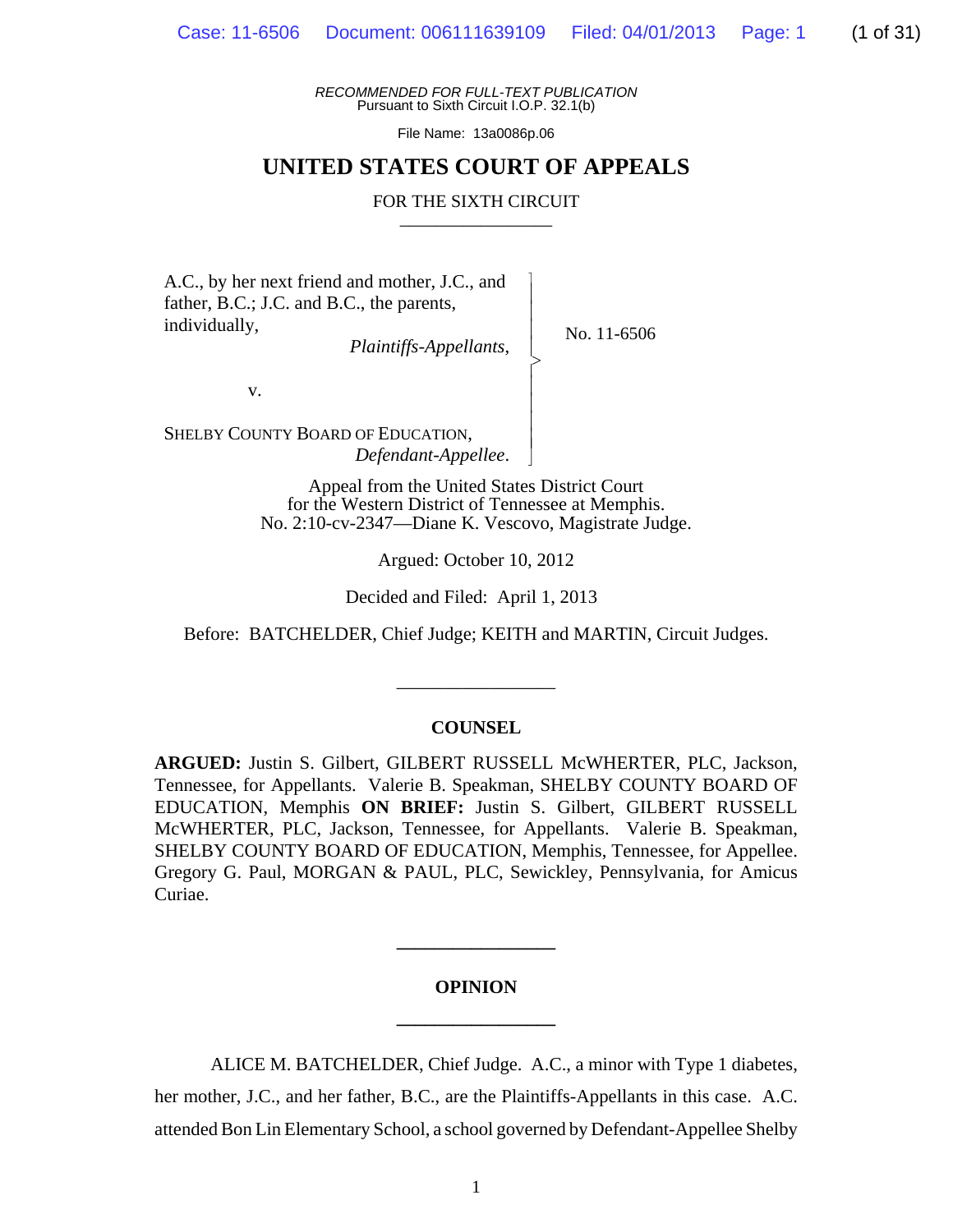County Board of Education ("SCBE"). After three years of wrangling between Bon Lin officials and Plaintiffs over Plaintiffs' requests for certain disability accommodations for A.C., things came to a head near the beginning of A.C.'s second-grade year when Bon Lin's principal twice made reports to Tennessee's Department of Children's Services alleging that J.C. and B.C. were medically abusing A.C. Plaintiffs filed suit in federal court soon after, arguing that the principal's reports were made in retaliation to their disability accommodation requests and thus violated the Rehabilitation Act ("Section 504") and the Americans with Disabilities Act ("ADA"). The district court found that Plaintiffs had failed to prove a prima facie element of their case and, even if they had, they could not prove that the reasons given by SCBE for making the child-abuse reports were a pretext for retaliation. It therefore granted summary judgment to SCBE.

On appeal, Plaintiffs argue that the district court misconstrued the prima facie analysis and failed to properly accord Plaintiffs factual inferences that, taken together, could lead a reasonable jury to rule for them. Because Plaintiffs are essentially correct, we REVERSE the grant of summary judgment and REMAND for further proceedings.

**I**

## **A**

In Type 1 diabetes, the body does not manufacture insulin. Unlike Type 2 diabetes, which is often the result of exercise or eating habits and is characterized by the body's resistance to insulin, Type 1 "is not a lifestyle disease." Currently, it can only be managed, not cured. Management consists of balancing between having too much blood sugar (hyperglycemia) and too little blood sugar (hypoglycemia). Because management is an inexact science (particularly for children) and because the dangers posed by low glucose levels are generally greater than those posed by high levels (again, particularly for children) A.C.'s treatment plan for her Type 1 diabetes, like many children's treatment plans, was designed to err on the side of higher levels.

To help manage A.C.'s diabetes, her parents obtained state-of-the-art monitoring equipment that took automatic readings of A.C.'s glucose levels every five minutes.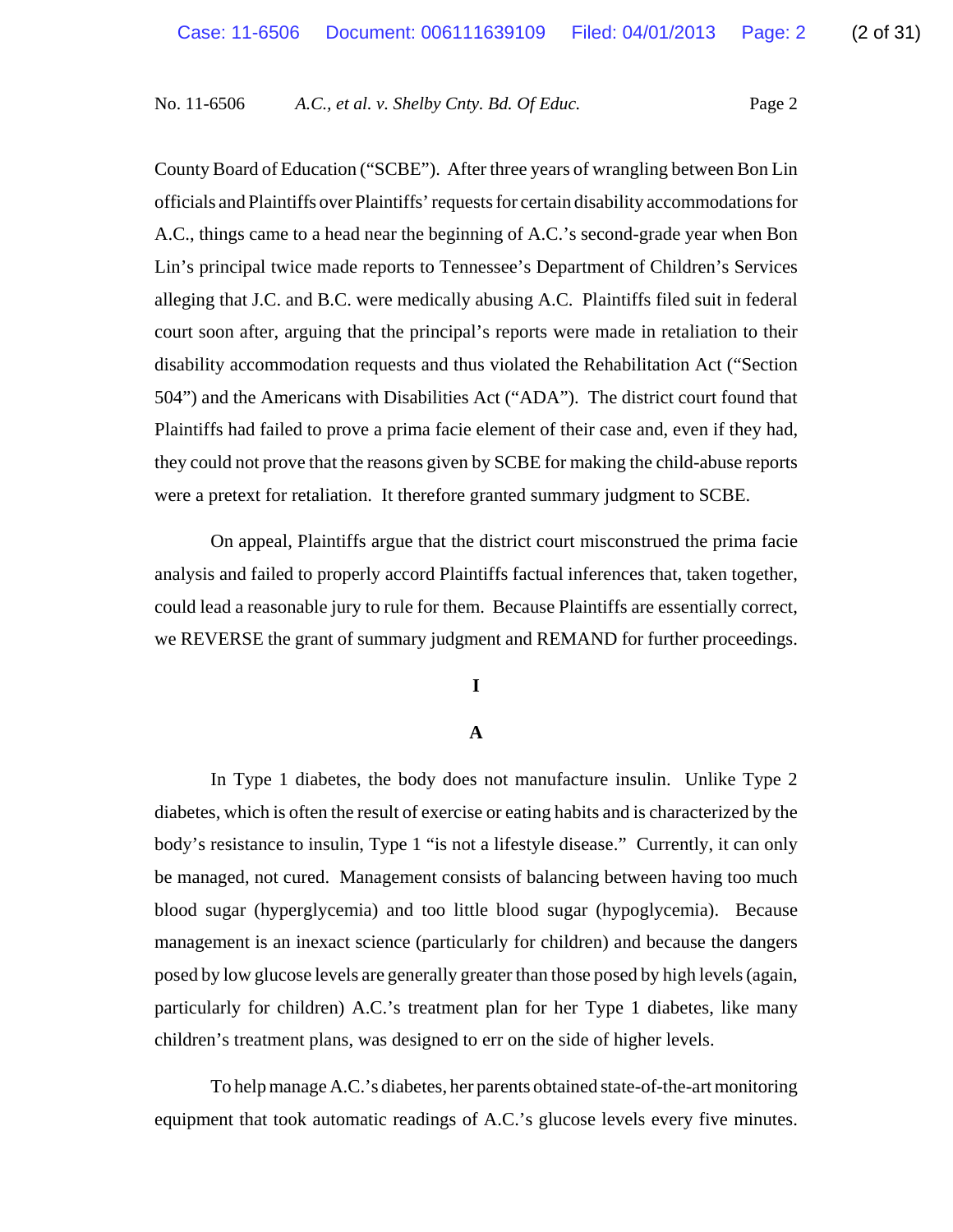When her levels were out of balance, the equipment's sensor wirelessly communicated that to a seashell-shaped insulin pump physically attached to her hip via an IV-like arrangement. The pump could supply a dose of insulin as needed and would beep to warn A.C. and her caretakers to intervene if more attention was required, particularly when A.C.'s blood sugar was getting too low.

Though state of the art, the equipment alone was not sufficient to keep A.C.'s glucose levels in balance. The sizeable glucose fluctuations that are inherent in Type 1 diabetes made several supplementary measures necessary. For instance, around mealtimes, it was common to give A.C. a "bolus" shot of insulin—that is, a larger amount of insulin to compensate for the glucose rush caused by the meal. Also, properly calculating the needed amount of insulin required measuring each gram of carbohydrate intake because that intake determined glucose levels, which in turn determined the needed insulin amounts. Crucial to this case, the *precise amount* of carbohydrates was all that mattered in this calculation; the source, i.e., whether they came from candy or vegetables, was irrelevant, and high levels of carbohydrates were acceptable so long as they were counteracted by high levels of insulin. In addition to counting A.C.'s carbohydrates, J.C. and B.C. manually checked A.C.'s glucose levels often, "monitoring and adjusting her [treatment] in a very close fashion" just to be sure all was as well as it could be. For even with careful carbohydrate counting and state-of-the-art monitoring, some things were just uncontrollable. As an example, it was common and essentially unavoidable that A.C.'s levels would be high in the morning after breakfast but then dramatically lower by late morning.

The relationship between A.C.'s parents and Bon Lin officials started off on the wrong foot and, unfortunately, never seemed to improve. Just before A.C. began kindergarten at Bon Lin in 2007, J.C. made a series of requests for accommodations for A.C., including that Bon Lin retain a full-time nurse at the school to help with diabetes management, that it make A.C.'s classroom a peanut-free zone due to A.C.'s peanut allergy, and that AC's blood tests—several each day—be done in AC's classroom rather than in the school clinic. Bon Lin's principal, Sharon "Kay" Williams, had never faced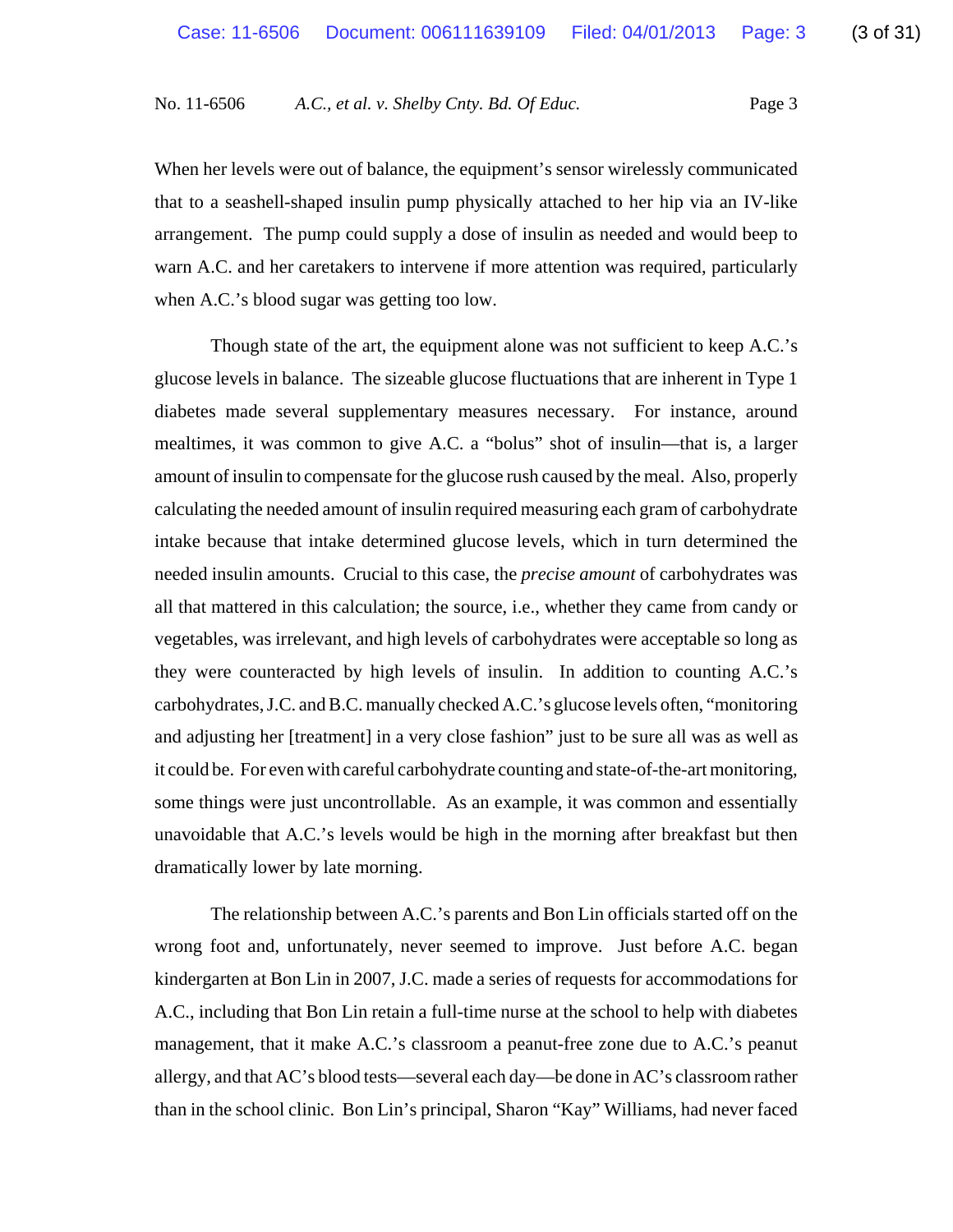similar requests in her many years as a teacher or principal and found the situation quite frustrating. On August 22, 2007, the day before A.C.'s parents were scheduled to meet with a team of school officials about the accommodation requests, Principal Williams expressed her frustration in a voice mail for Barbara Duddy, the head nurse over the nurses who provided care to SCBE students:

Hey, Barbara. I know we're having a meeting tomorrow about [A.C.]. This is Kay Williams from Bon Lin. [J.C.] is here causing all kinds of confusion and [A.C.'s teacher] has already broken down and cried. This woman is out to lunch. My teacher had ten minutes for lunch because she's trying to make sure there are no peanut people by her, and now she claims the kid did sit by her with peanut butter. I mean, yet she doesn't want the child sitting at another table because she doesn't want her singled out. I don't know what to do with this lady anymore. She does not reason or have any common sense. So you know that since I am the one with common sense, I am going to have a little problem with her. But at any rate, love ya, and I'll see you tomorrow unless you want to call.

The tension between Principal Williams and J.C. was not helped by the fact that this message was accidentally left not on Nurse Duddy's voice mail *but on J.C.'s*. The August 23rd meeting started and concluded with apologies from Principal Williams.

Principal Williams was not the only frustrated one. On August 21, the day before the misdirected voice mail, J.C. filed a complaint with the United States Office of Civil Rights ("OCR"), alleging that Bon Lin officials were not responding appropriately to her requests for accommodation. OCR intervened, with the result that SCBE provided almost everything J.C. had requested, including a full-time nurse at Bon Lin and language in the school's coordinated school health plan regarding the training of teachers on managing Type 1 diabetes. SCBE did not agree to accommodate J.C.'s request that A.C. be manually tested four times a day in her classroom instead of in Bon Lin's clinic. This remained a point of tension through A.C.'s second-grade year.

Another point of tension came from the nurses who provided A.C.'s care. They were not SCBE employees but were contracted out to SCBE from their employer, the Shelby County Health Department. Normal procedure called for Health Department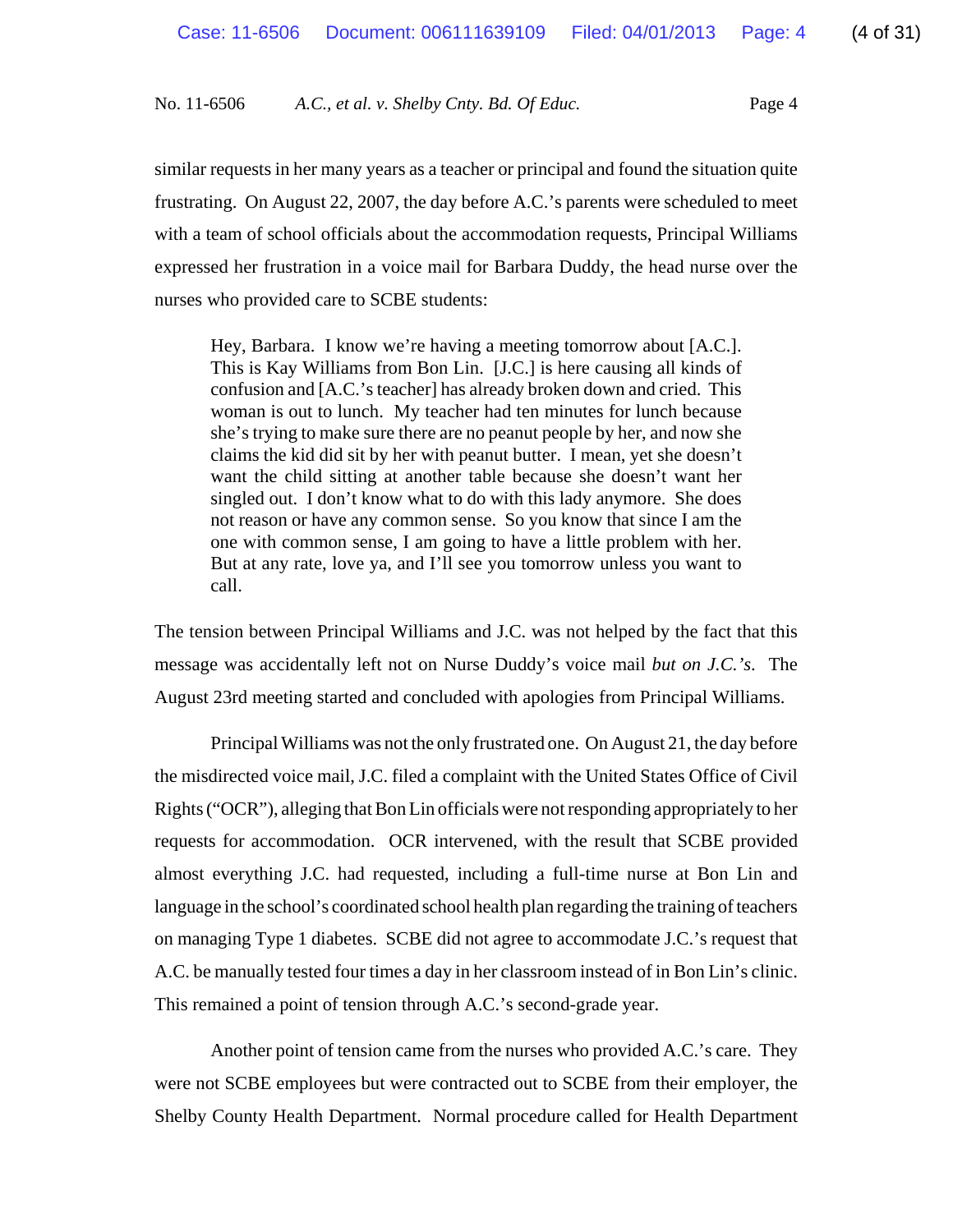nurses to write an Individualized Health Plan ("IHP") each school year for every disabled student under their care. Instead, and with Bon Lin's acquiescence, J.C. wrote her own IHPs for A.C. The nurses, though, were not pleased, citing both concerns for A.C.'s health and for their own liability exposure. Two nurses who were assigned to Bon Lin eventually quit because of these concerns, and a third—Constance Brown, A.C.'s nurse during first and second grade—threatened to do the same.

Despite these tensions, both Bon Lin officials and the nurses worked very hard to care for A.C. In addition to their regular teaching duties, A.C.'s teachers closely monitored her glucose levels in the classroom, and both Nurse Brown and Amy Carver, A.C.'s second-grade teacher, kept a daily log of the levels. When A.C.'s pump would warn that her levels were too high or too low, which happened about five times per day and sometimes up to ten times in a day, her teachers would immediately contact the school nurse. Once, A.C. had an incident at home where her blood sugar dropped so low that she had to receive glycogon (a shot that quickly raises blood sugar) and be hospitalized for several days. When that happened, A.C.'s first-grade teacher, Lauren Richardson, was quick to note her absence and to check in on her condition until she returned. Teachers and school officials stayed in close contact with J.C. and B.C., often meeting with them personally to address both health and academic issues (A.C. was markedly behind academically).

A.C.'s parents also remained closely engaged with A.C.'s care at school. For instance, B.C. himself personally came to school to train A.C.'s nurses on using the pump, provided them the pump's manual, and arranged an in-person instructional session between a representative from the pump's manufacturer and the nurses. The parents also stayed engaged on a personal level. Bon Lin's Assistant Principal recalled their regularly attending school functions, field trips, and parties with A.C., and testified that they always kept her clean and dressed very nicely.

Despite this engagement, some of A.C.'s teachers began to worry that more than just diabetes was causing A.C. harm. First-grade teacher Richardson, still untrained about Type 1 diabetes, saw A.C. with candy and cookies and drew the conclusion that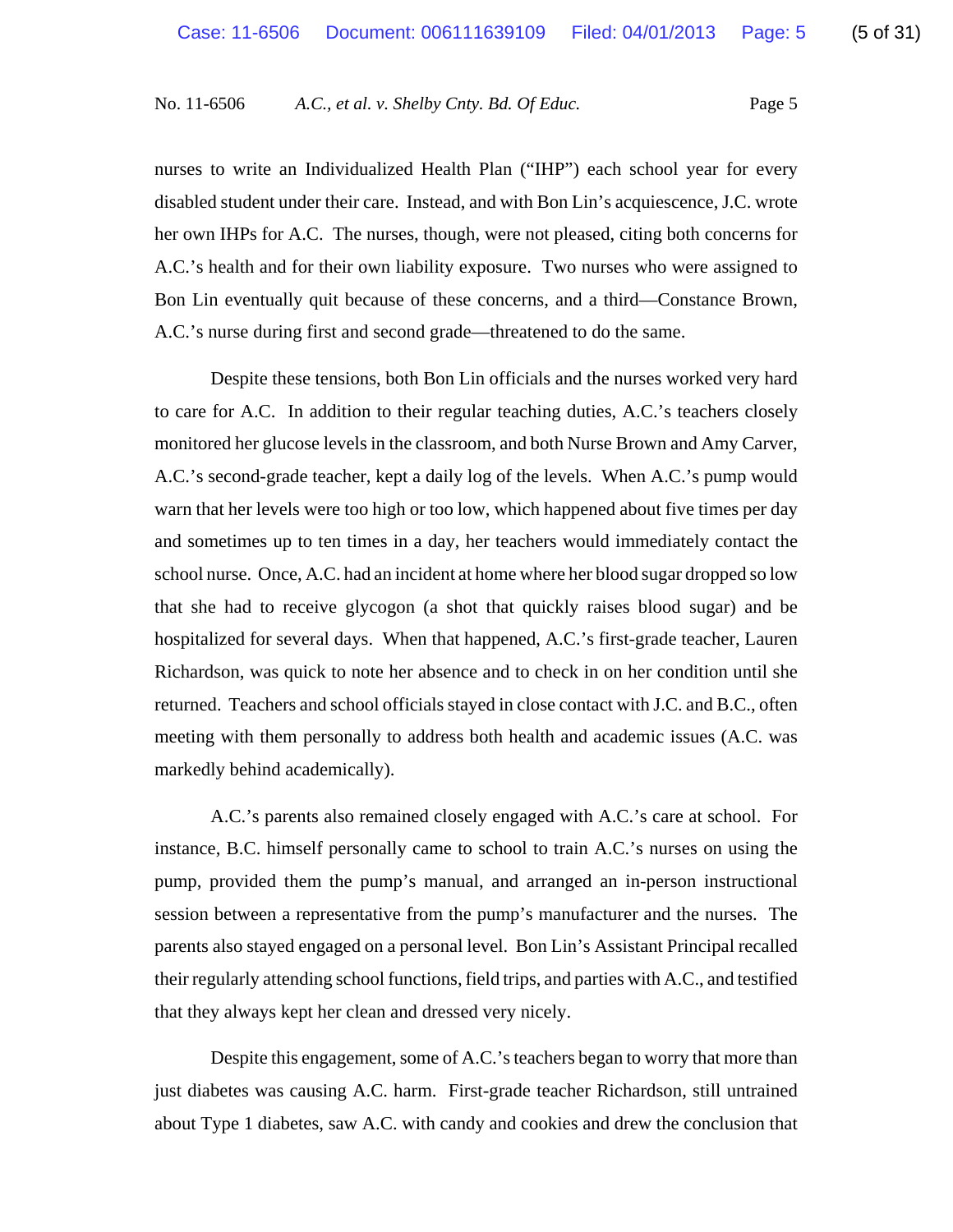A.C.'s parents were committing medical abuse by failing to feed her appropriately. Richardson shared this belief with Principal Williams, and indicated that she wished to file a report with DCS. To preserve the school's relationship with A.C.'s parents, Principal Williams instructed Richardson to stay quiet. Similarly, Carver nervously shared stories of A.C.'s in-class glucose fluctuations with her paramedic husband. Her fears were not assuaged by her husband's response that A.C.'s parents were lucky A.C. was still alive.

By the start of second grade, A.C.'s third year at Bon Lin, the relationship between A.C.'s parents and SCBE officials continued to be rocky. The school year began with SCBE officials floating, and beginning to implement, the idea of putting A.C. into "homebound services"—which meant removing her from Bon Lin. For reasons that are not apparent from the record, this idea went nowhere, and A.C.'s parents did not hear about it until after litigation commenced.

J.C. also strained old tensions with her second-grade IHP for A.C. (which was tardily delivered in late September instead of mid-August), in which she resubmitted the request that A.C.'s blood tests be done in her classroom instead of the clinic. Her renewed request was based on the perception that, because sick children all go to the clinic, A.C. would be more likely to get sick if she were tested there. In response, Bon Lin set up a Section 504**<sup>1</sup>** meeting for late October to discuss the new IHP.

October 2009 is the crucial month for this case, particularly toward the month's end. All through October, A.C.'s glucose levels continued to fluctuate frequently and significantly, often outside A.C.'s target glucose range. Early in the month, on October 6, Principal Williams attended a meeting of SCBE principals that dealt with Tennessee's statutory duty to report child abuse (the "Principals' Meeting"). The county district attorney appeared via video, informing school officials of their legal duty to report suspected child abuse and advising that there would be no adverse consequences for a

**<sup>1</sup>** Throughout this opinion, "Section 504" refers to Section 504 of the Rehabilitation Act of 1973. Section 504 is currently codified, as amended, at 29 U.S.C. § 794, which prohibits discrimination by reason of disability under federal grants and programs.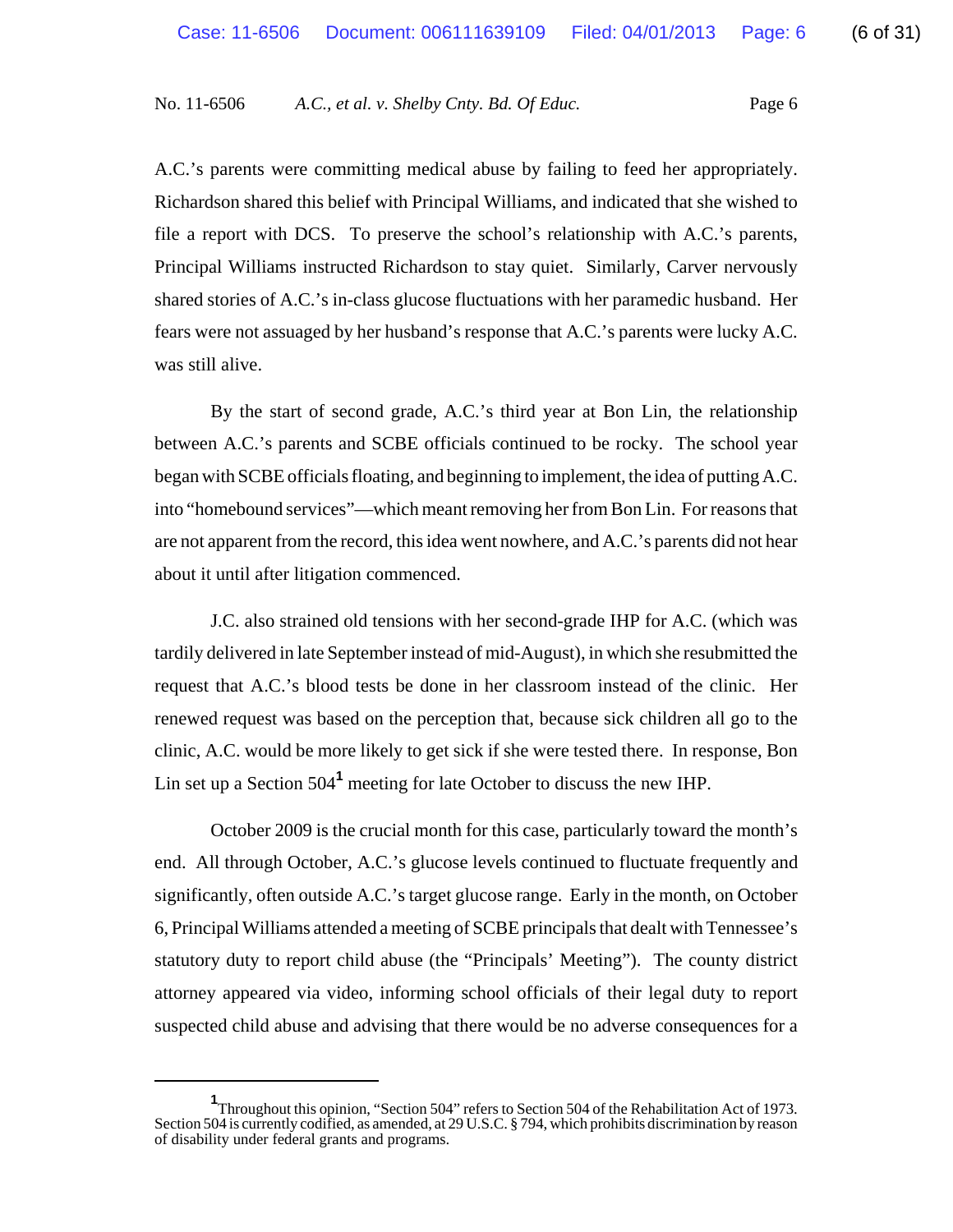mistaken report. He also warned of the consequences of failing to report, highlighting as a cautionary tale the experience of another Tennessee principal who was indicted for not reporting sexual abuse. Principal Williams was already aware of her statutory duty and had made reports to DCS several times in her career.

Then came the last week of October. On the morning of Tuesday the 27th, B.C. met with Nurse Brown and reiterated the classroom-testing request. Later that day, A.C.'s parents and school officials held a Section 504 meeting to discuss A.C.'s academic progress. The officials raised the idea of testing A.C. for a learning disorder, to which her parents objected. That afternoon, Assistant Principal McClellan contacted Nurse Duddy and SCBE Health Administrator Brown-Woods with data on A.C.'s glucose fluctuations, asking for treatment guidance. McClellan again broached the subject of putting A.C. into homebound services.

The next day, Wednesday the 28th, J.C. sent a note to Nurse Brown emphasizing that blood tests should be done in the classroom, not the clinic. In a kind of mute reply, Nurse Brown wrote in her nursing log that "students in [A.C.'s] class may be ill" and "If such a problem, may need to reconsider school itself!" She also noted that she asked J.C. for permission to directly contact A.C.'s endocrinologist, and that her request was denied.

On Thursday the 29th, B.C. met with McClellan for half an hour and repeated the classroom-testing request, this time adding that A.C. had an "open wound" that could contribute to her susceptibility to illness at the clinic. McClellan discussed that request with Nurse Brown, with whom he had also discussed the prior two days' requests.

Friday the 30th was the fateful day. It started with a common occurrence: A.C.'s blood sugar was low, leading Carver to call in Nurse Brown to check on A.C. Nurse Brown found that A.C.'s level was indeed low, and remarked to Carver that they were fortunate A.C. had not passed out. Here, the parties' accounts of October 30th diverge.

Principal Williams and Nurse Brown testified that in response to Nurse Brown's remark, Carver began to hyperventilate, crying in the hallway and attracting a crowd of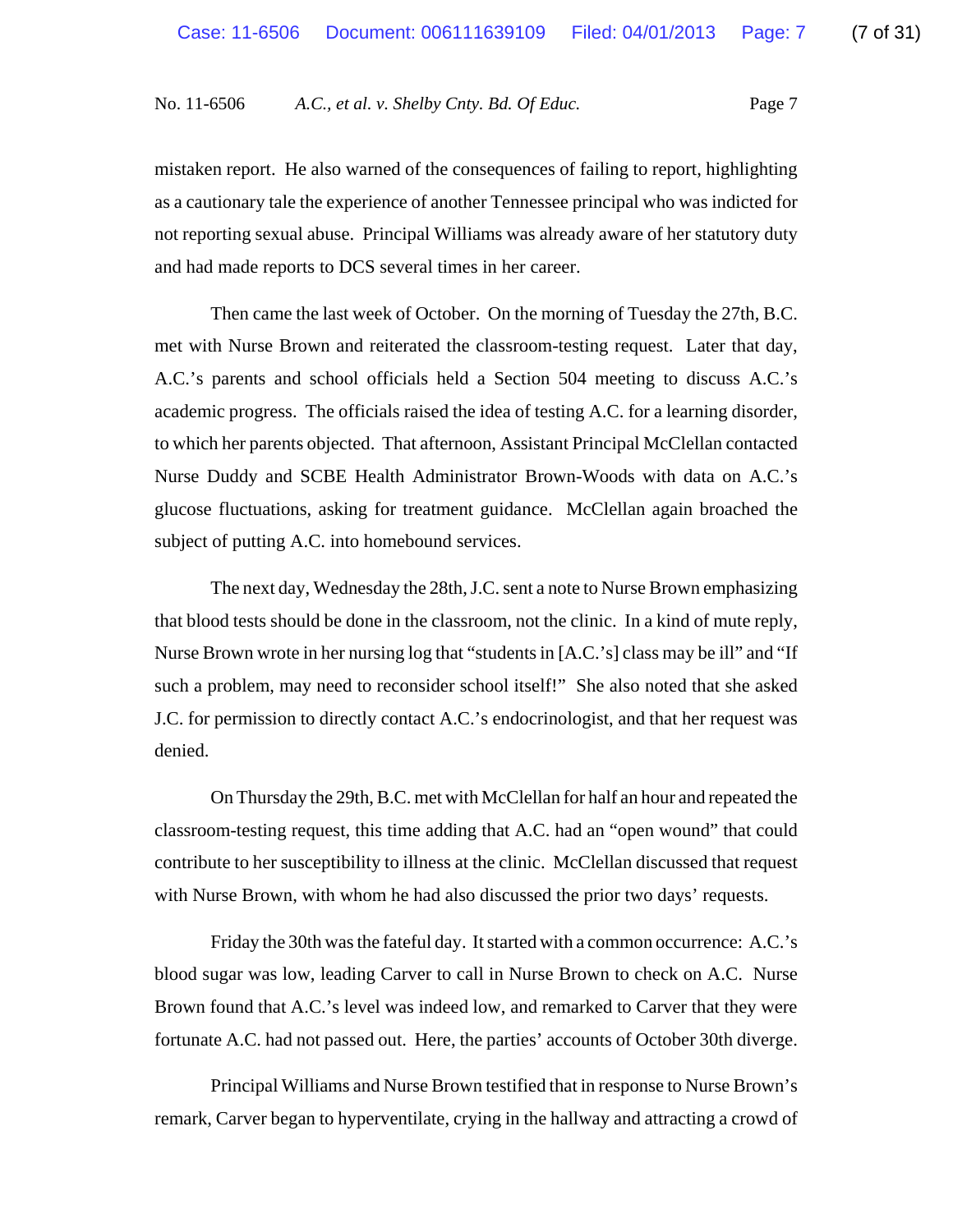nearby teachers; she was finally taken to Principal Williams's office to be calmed. There, Carver, who was then pregnant, expressed not only her fear for A.C.'s health, but also her fear that the stress of caring for A.C. might harm her own unborn baby. Even though it was still morning, Principal Williams saw Carver was inconsolable and sent her home.

While Carver testified to a very similar occurrence, she did not recall its taking place on October 30th and instead recalled different facts about that date. Carver remembers having a pleasant exchange with J.C. via e-mail on the 29th that let J.C. know about a classroom Halloween party on the afternoon of the 30th, attending the afternoon party on the 30th, and cleaning up afterwards. She could not recall anything unusual happening that day.

A month after her deposition, Carver filed an errata sheet adding the substantive allegation that she "hyperventilated" on the morning of the 30th. She later filed a declaration explaining that, after her deposition, she had reviewed Nurse Brown's notes and recalled that, in fact, the hyperventilation episode occurred on the 30th.

What makes this dispute important is that, in SCBE's chronology, the hyperventilation episode was the event that pushed Principal Williams into making a DCS Report. By contrast, Plaintiffs argue that what really caused the DCS Report was that the repeatedly renewed requests for classroom testing caused simmering tensions to boil over.

Setting aside the hyperventilation dispute, what happened next on October 30th is indisputable: Principal Williams sent out an e-mail to SCBE Superintendent Burton, Angela Hargrave (SCBE's Director of Student Services), and Shunji Brown-Woods (SCBE's Director of Coordinated Health) at 10:18 AM. It stated that Carver was "having an anxiety attack from the constant harassment of [A.C.'s parents]," that Carver was worried about A.C.'s "roller coaster [glucose] levels," and that A.C.'s parents were "not monitoring [A.C.] at home." The e-mail also noted that A.C. "comes in [to school with] very high [glucose] and then crashes." Williams concluded the e-mail by asking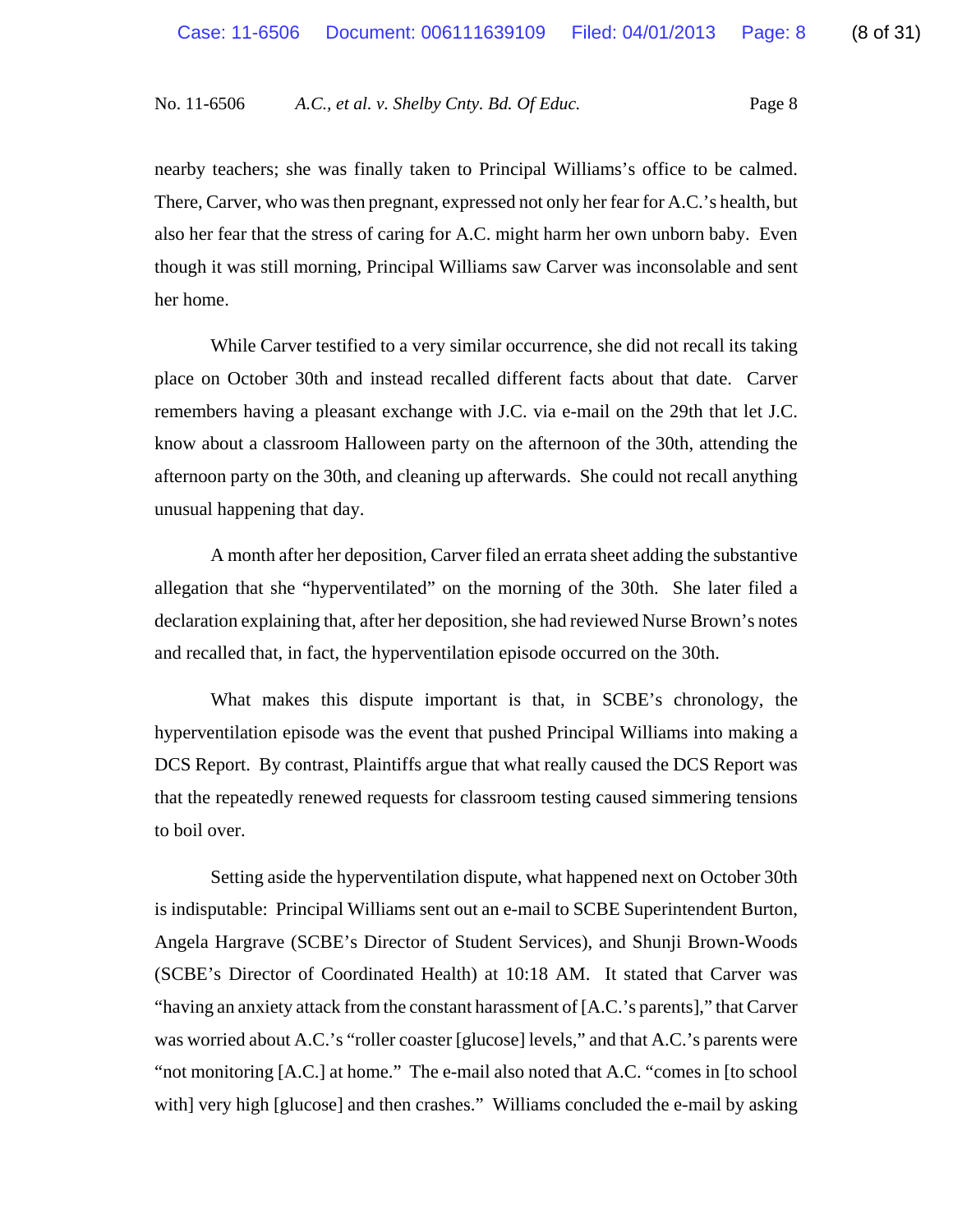for guidance on how to proceed and advising that she was "ready to report the family to DCS" because "[w]e care about this child and the parents do not."

All three recipients answered promptly via e-mail. Brown-Woods responded first, recommending a DCS report. She based her recommendation on A.C.'s "erratic" fluctuations, SCBE's discomfort with the IHP, and the perception that A.C. was "in danger" because she was "being poorly managed." Brown-Woods also referenced concerns about being able to retain Nurse Brown, and noted that SCBE had "lost two previous nurses as a result of working with this family." Superintendent Burton then concurred, though he emphasized that Principal Williams must "make sure there is documentation" to back up her allegations. Hargrave followed up last, sharing that she had contacted a DCS supervisor about the situation (albeit without naming A.C. or her parents), and the supervisor said that DCS "would pull this report and make certain that it is thoroughly investigated."

Minutes after receiving the last of the responses, Principal Williams called DCS. She identified A.C.'s parents as abusers and provided two basic rationales for the allegation of medical child abuse. First, she said that A.C. was being "sent to [Bon Lin] with cookies, Kool-Aid, and candy, which makes her sugar shoot up to a very high level." Second, she reported that A.C.'s "diabetes is not being monitored at home, and [that she had] documentation on this neglect." Principal Williams emphasized that she worried the abuse could be "fatal" and that two previous nurses had left in fear that A.C. would die, with the third nurse now also thinking of leaving for the same reason.

Ten days later, on November 9, Principal Williams escalated her allegations considerably. By this point, DCS had already initiated its investigation by going to A.C.'s house repeatedly, questioning her parents, and interviewing her privately. A.C.'s parents were terrified, immediately hiring a lawyer and sending a request to their endocrinologist that he confirm that they were not medically abusing their daughter. A DCS investigator then contacted Principal Williams, who alleged, *inter alia*, that "the family wants something horrible to happen to [A.C.] at school." She explained that A.C. "could die at school," and that "the parents are just looking for a lawsuit." Both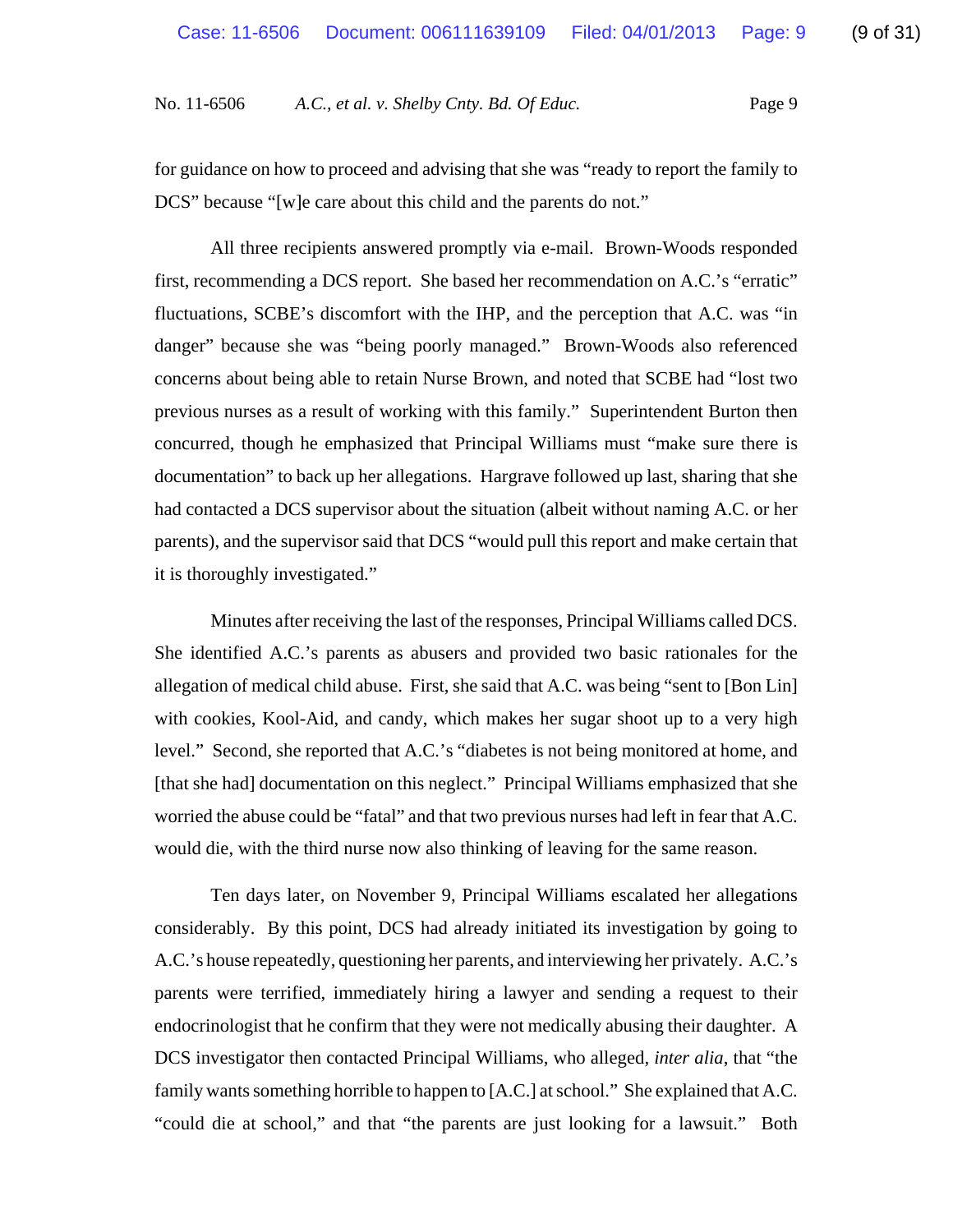Principal Williams and Assistant Principal McClellan testified that they believed, and had discussed, exactly that view of A.C.'s parents: that the parents genuinely *wanted* something "horrible" to happen to A.C. at school so they could file a lawsuit.

DCS continued its investigation, doing more at-home meetings with A.C. and her family, running background checks on both J.C. and B.C., obtaining A.C.'s medical records from her doctors, interviewing A.C. and each of her siblings privately, and incorporating an assistant attorney general into the investigation. Early on in the process, DCS officials recognized that J.C. and B.C. "appear[] to have great knowledge of [Type 1 diabetes] and how to care for it." They concluded the inquiry on December 17, closing the case based on their finding that the "medical maltreatment" allegation was "unfounded."

Just after the end of A.C.'s second-grade school year, Plaintiffs filed this lawsuit, alleging that the DCS Reports were made in retaliation for the attempts of A.C.'s parents to secure accommodations for A.C.'s disabilities.

## **B**

The parties agreed to proceed before a magistrate judge. After discovery, SCBE filed for summary judgment, which the magistrate (hereafter "district court") granted.

In the portion of its analysis relevant to this appeal, the district court focused entirely on the DCS Reports.**<sup>2</sup>** Using the *McDonnell Douglas* burden-shifting analysis, *see McDonnell Douglas Corp. v. Green*, 411 U.S. 792 (1973), the district court held that Plaintiffs met their burden on the first two elements of a prima facie retaliation claim by showing that (1) their requests for accommodation were "protected actions" under the Rehabilitation Act and the ADA; and (2) SCBE clearly knew of those requests. But, the district court held, Plaintiffs failed to meet the third prima facie element because they did not prove that the DCS Reports were an "adverse act." Relying on *Cox v. Warwick*

**<sup>2</sup>** The district court also analyzed each allegedly offensive act—Principal Williams's voice mail, Nurse Brown's note—to determine if each one, alone, constituted retaliation; it found they did not. Because Plaintiffs concede on appeal that, setting aside the DCS Reports, such individual acts were not in themselves retaliatory, we do not address that portion of the district court's opinion.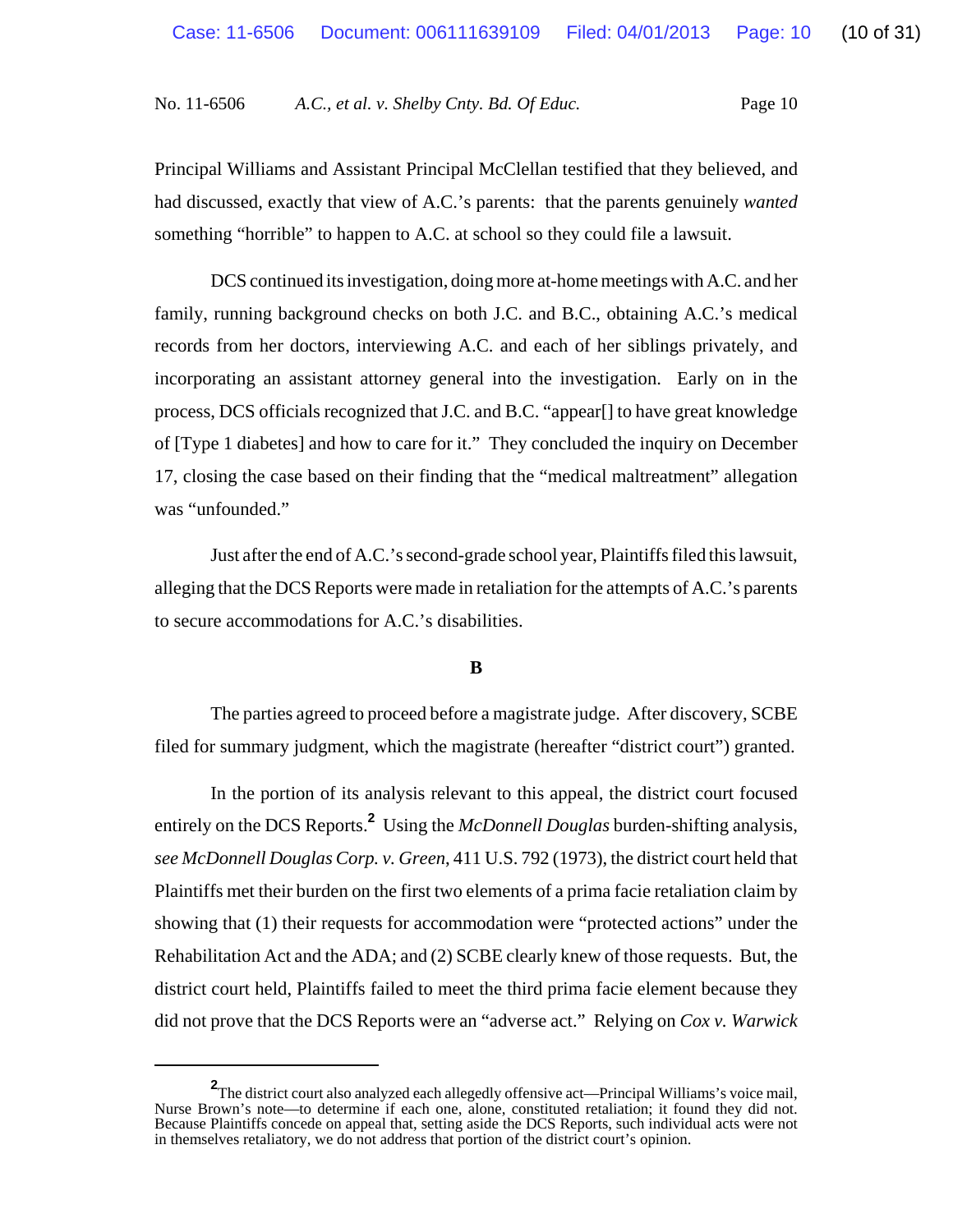*Valley Central School District*, 654 F.3d 267 (2d Cir. 2011), the district court distinguished between child abuse reports that are made for *protective* purposes and those that are made for *punitive* purposes, treating only the latter as adverse. It derived from *Cox* the rule that, to prove that the making of a DCS report was an adverse action, a plaintiff must make a "clear showing of retaliatory or punitive intent."

Further, following *Cox*, the district court found that state law substantially influenced its analysis. Tennessee requires its school officials immediately to report child abuse or neglect, Tenn. Code Ann. § 37-1-403, and clothes them with immunity for all good-faith reports, *id.* § 37-1-410(a)(5)(A). To strengthen that immunity, the statute presumes that all reports are made in good faith. *Id.* § 37-1-410(a)(5)(B). Quoting *Bryant-Bruce v. Vanderbilt University, Inc.*, 974 F. Supp. 1127, 1139-41 (M.D. Tenn. 1997), the district court held that a plaintiff can overcome the statutory presumption only by proving the defendant "acted in bad faith by clear and convincing evidence."

Cobbling *Cox* and Tennessee law together, the district court found that—at the prima facie stage—Plaintiffs must show "by clear and convincing evidence" that "[Principal] Williams harbored a retaliatory or punitive intent when making the report." The district court then summarily rejected the evidence that Plaintiffs provided of retaliatory intent, finding, for instance, that the record did not show that Principal Williams lied or that she ever stated that the parents "wanted to kill their child." The district court agreed there was evidence that Nurse Brown was resistant to testing A.C.'s blood sugar in the classroom and that SCBE officials had been planning to put A.C. into the homebound services program, but found that evidence "insufficient to overcome" the good-faith presumption.

The district court then considered SCBE's evidence that Principal Williams had acted with a protective purpose: (1) the existence of Tennessee's statutory reporting duty; (2) the Principals' Meeting, where Williams was encouraged to make child abuse reports; (3) Richardson's 2008 concerns with "medical abuse" and stated desire to make a report; (4) Nurse Brown's repeated comments to Principal Williams about concerns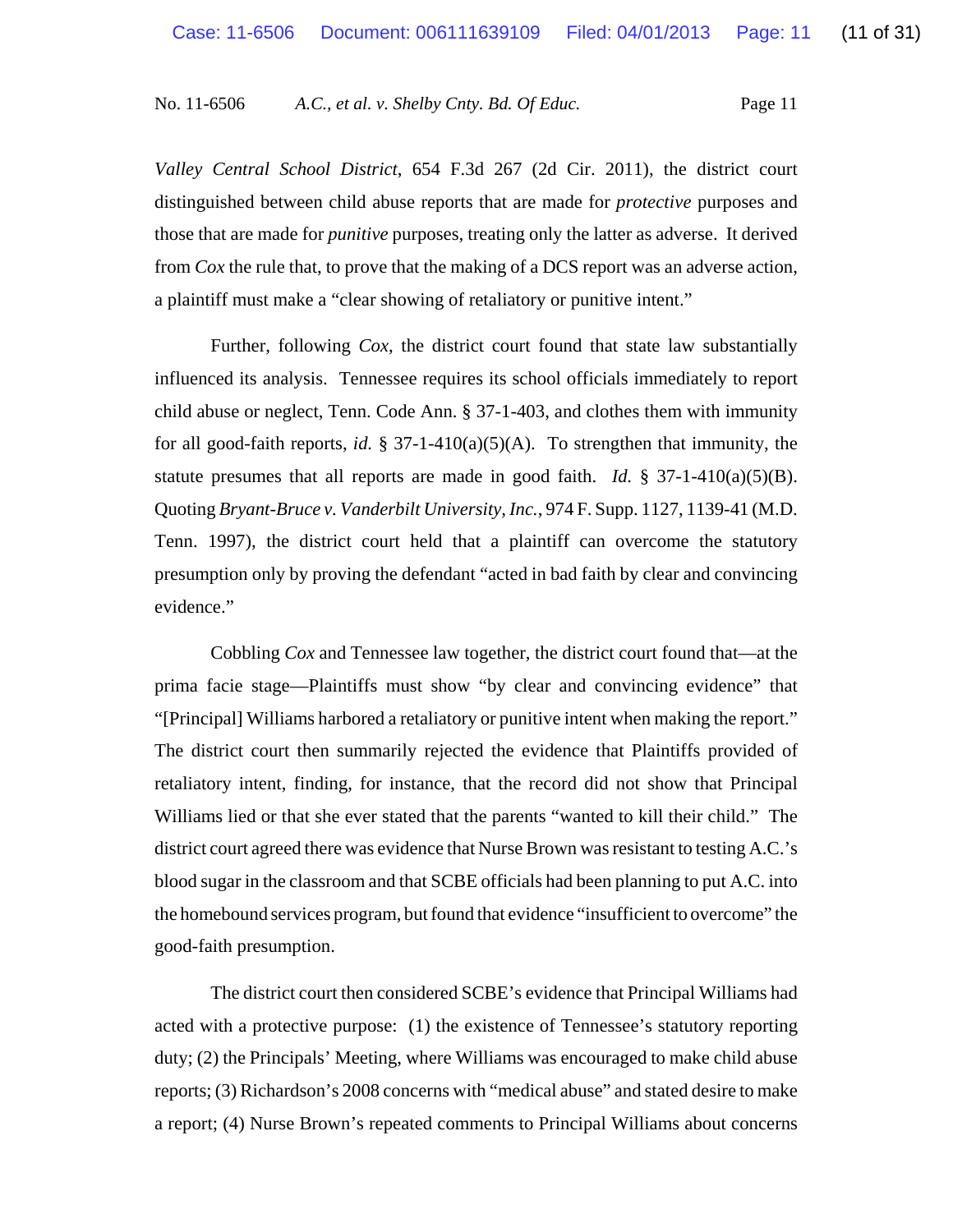with A.C.'s glucose fluctuations; (5) Carver's similar concerns about fluctuations, including her husband's "lucky to be alive" comment; (6) the events of October 30, where Carver began hyperventilating and had to be comforted by Principal Williams; and (7) alleged counsel from DCS that Hargrave passed on to Principal Williams that reporting was mandatory. The court concluded that Plaintiffs "fail[ed] to establish a prima facie case of retaliation." In a paragraph at the conclusion of its opinion, the district court also held that, even if it had reached the pretext phase of the *McDonnell Douglas* analysis, Plaintiffs' claims would have failed for the reasons stated in its prima facie analysis.

On appeal, Plaintiffs argue that the district court improperly forced them to rebut SCBE's non-discriminatory rationale at the prima facie phase, that they met their prima facie burden, and that at the pretext stage the district court failed to draw all factual inferences in Plaintiffs' favor.

## **II**

## **A**

We review de novo the district court's grant of summary judgment. *Spees v. James Marine, Inc.*, 617 F.3d 380, 388 (6th Cir. 2010). Summary judgment is proper where the moving party shows both that there are no genuine issues of material fact and that it is entitled to judgment as a matter of law. *Id.* (citing Fed. R. Civ. P. 56(c)(2)). In reviewing this case, we must view the facts and all reasonable factual inferences in Plaintiffs' favor. *Id.* (citing *Matsushita Elec. Indus. Co. v. Zenith Radio Corp.*, 475 U.S. 574, 587 (1986)). Summary judgment should be reversed "if 'there is a genuine need for trial,' which turns on 'whether the evidence is such that a reasonable jury could return a verdict for'" Plaintiffs. *See Bazzi v. City of Dearborn*, 658 F.3d 598, 602 (6th Cir. 2011) (quoting *Weigel v. Baptist Hosp. of E. Tenn.*, 302 F.3d 367, 375 (6th Cir. 2002)). Ultimately, the question before us is "whether the evidence presents a sufficient disagreement to require submission to a jury or whether it is so one-sided that one party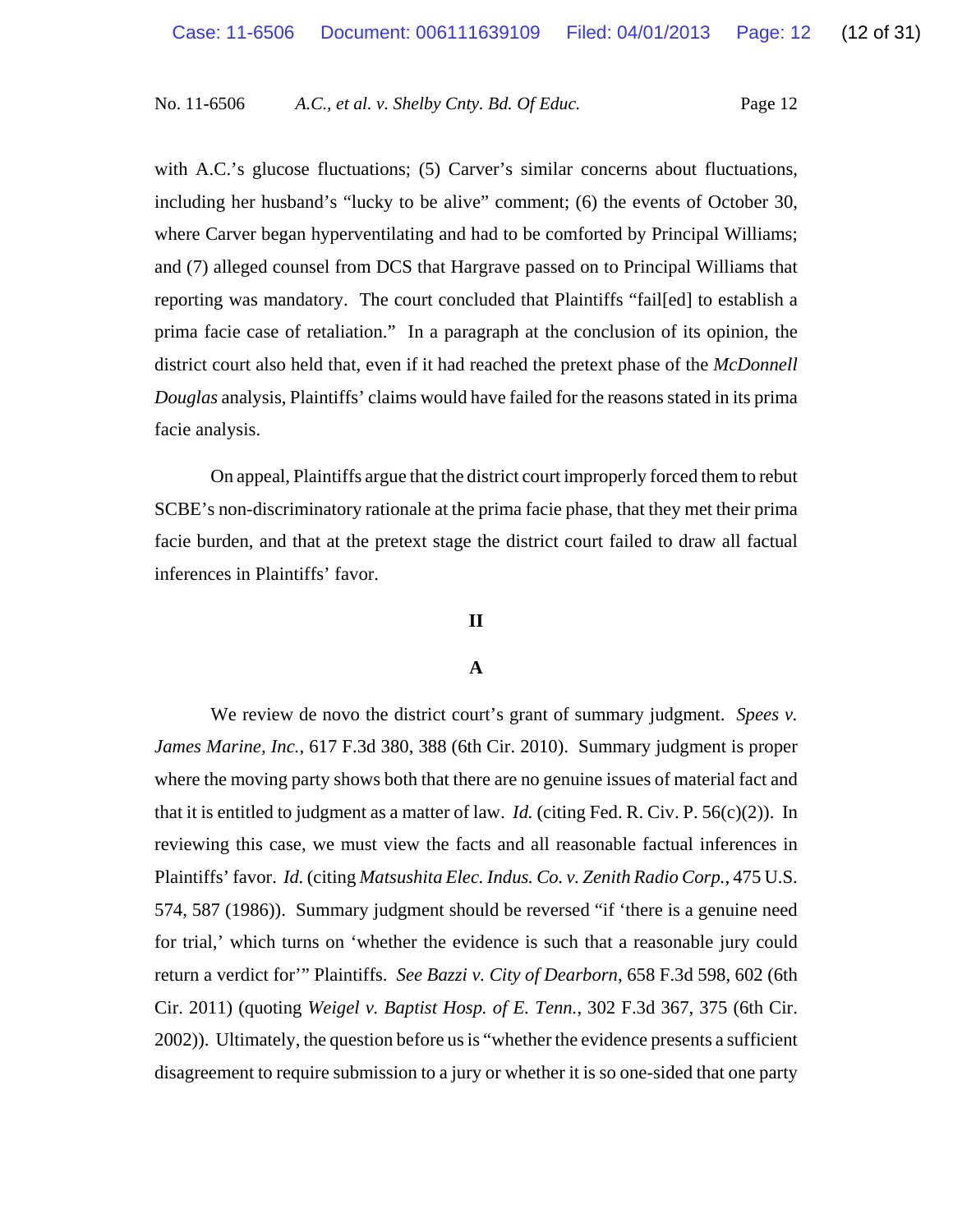must prevail as a matter of law." *Anderson v. Liberty Lobby, Inc.*, 477 U.S. 242, 251-52 (1986).

### **B**

Both the ADA and Section 504 prohibit retaliation against any individual because of his or her opposing practices made unlawful by the Acts or otherwise seeking to enforce rights under the Acts. *See, e.g.*, 42 U.S.C. § 12203 *and* 28 C.F.R. 35.134 (ADA); 29 U.S.C. § 794(a) *and* 29 C.F.R. § 33.13 (Section 504). The Acts have a similar scope and aim; for purposes of retaliation analysis, cases construing either Act are generally applicable to both. *Andrews v. Ohio*, 104 F.3d 803, 807 (6th Cir. 1997); *accord Burns v. City of Columbus*, 91 F.3d 836, 842 (6th Cir. 1996).

The only actions that Plaintiffs claim were retaliatory are the making of the DCS Reports. Their evidence is directed toward demonstrating retaliatory intent or motive in the making of those reports. Plaintiffs claim that the retaliation was directed against their requests for accommodations, and primarily against the repeated requests for classroom testing made in the last week of October.

Plaintiffs do not present any direct evidence of retaliation, so their retaliation claim falls under the *McDonnell Douglas* burden-shifting approach.**<sup>3</sup>** *DiCarlo v. Potter*, 358 F.3d 408, 415 (6th Cir. 2004). The initial burden falls on Plaintiffs to present a prima facie case of retaliation. *Id.* at 414. That requires them to establish that: (1) they engaged in activity protected under Section 504 and the ADA; (2) SCBE knew of this protected activity; (3) SCBE then took adverse action against Plaintiffs; and (4) there was a causal connection between the protected activity and the adverse action. *See Gribcheck v. Runyon*, 245 F.3d 547, 550 (6th Cir. 2001). "The burden of establishing

**<sup>3</sup>** Plaintiffs state that Nurse Brown's note—"If such a problem, may need to reconsider school itself!"—is direct evidence of retaliation. We disagree. *See Smith v. Chrysler Corp.*, 155 F.3d 799, 805 (6th Cir. 1998) (noting that direct evidence of discrimination is, for instance, when an employer says "I fired you because you are disabled"); *see also Cesaro v. Lakeville Cmty. Sch. Dist.*, 953 F.2d 252, 254 (6th Cir. 1992) (requiring the adverse actor's discriminatory comments to be related to the ultimate adverse action). Nurse Brown's note indicates displeasure with the classroom-testing request but neither says nor hints anything about the DCS Reports, the alleged retaliatory act.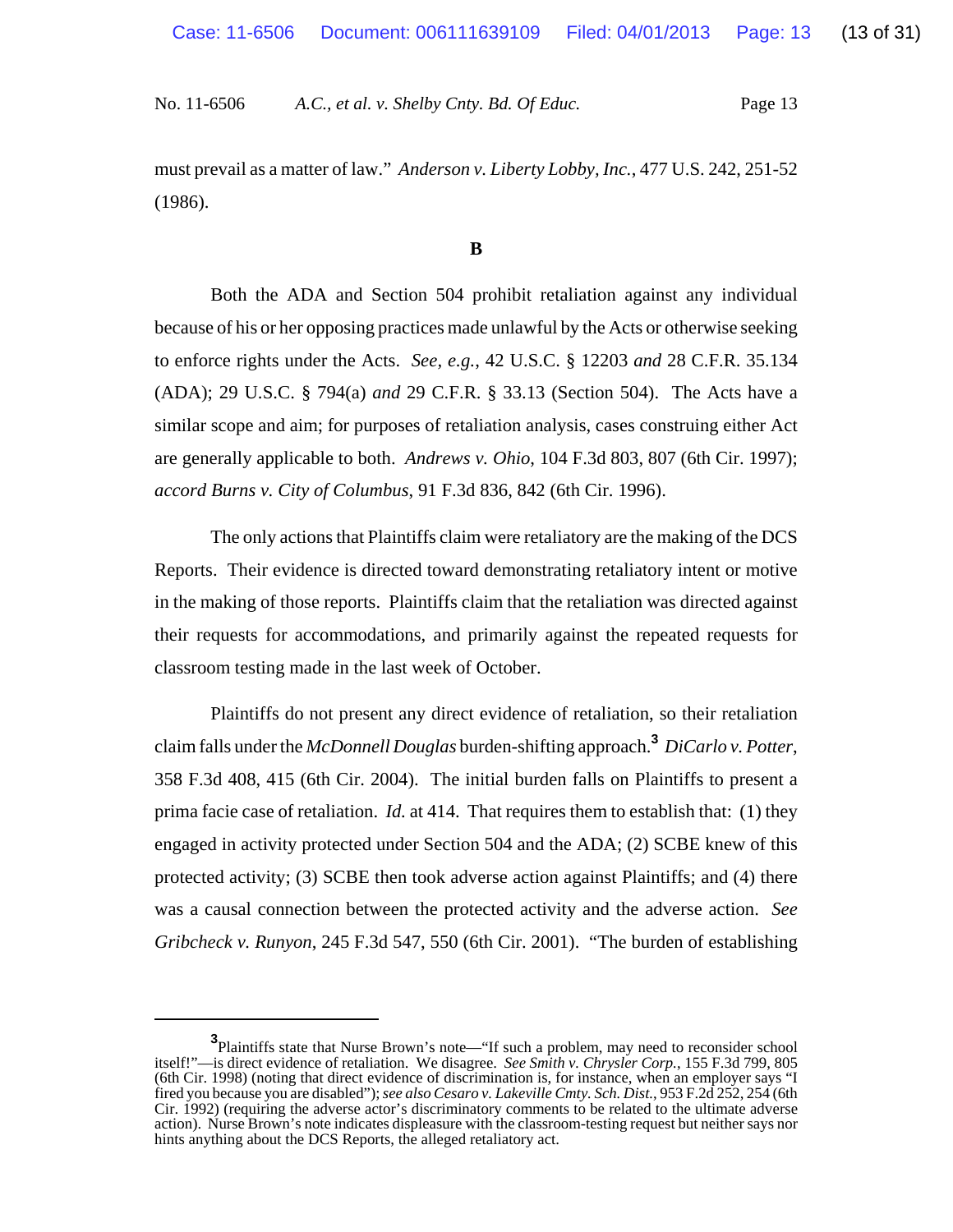a *prima facie* case in a retaliation action is not onerous, but one easily met." *Nguyen v. City of Cleveland*, 229 F.3d 559, 563 (6th Cir. 2000).

Plaintiffs' successful carrying of their easy burden would create a presumption that SCBE used the DCS Reports to retaliate against Plaintiffs for their protected conduct. *DiCarlo*, 358 F.3d at 414. To rebut this presumption, SCBE must show that it had a legitimate, non-discriminatory basis for the DCS Reports. *Id.* And if it can do so, the burden shifts back to Plaintiffs to "prove by a preponderance of the evidence that the legitimate reasons offered by [SCBE] were not its true reasons, but were a pretext for" retaliation. *Id.* at 414-15.

Viewing the facts and drawing all inferences in Plaintiffs' favor, we conclude that the district court erred in granting summary judgment to SCBE. Its first error was the premature placing on Plaintiffs at the prima facie stage the burden of overcoming SCBE's stated reasons for its actions. Its second error was the dismissal of Plaintiffs' evidence of retaliatory motive as "insufficient" to outweigh SCBE's countervailing proofs of motive. Plaintiffs provided evidence that could have permitted a reasonable jury to find that the DCS Reports were not made in good faith but were motivated by a desire for retaliation. "'[C]laims involving proof of a defendant's intent seldom lend themselves to summary disposition,'" and this case is no exception. *See Center for Bio-Ethical Reform, Inc. v. City of Springboro*, 477 F.3d 807, 823 (6th Cir. 2007) (quoting *Bloch v. Ribar*, 156 F.3d 673, 682 (6th Cir. 1998)). Since the question of retaliatory motive is one that a reasonable jury in this case could resolve against SCBE, summary judgment is not appropriate.

#### **1. The Prima Facie Analysis**

The parties do not dispute that Plaintiffs' requests for accommodation, including the classroom-testing requests, were protected under Section 504 and the ADA. Both this circuit and most others agree that requests for accommodation are protected acts. *See Bryson v. Regis Corp.*, 498 F.3d 561, 577 (6th Cir. 2007); *accord Baker v. Windsor Republic Doors*, 414 F. App'x 764, 777 n.8 (6th Cir. 2011) (noting that a "good-faith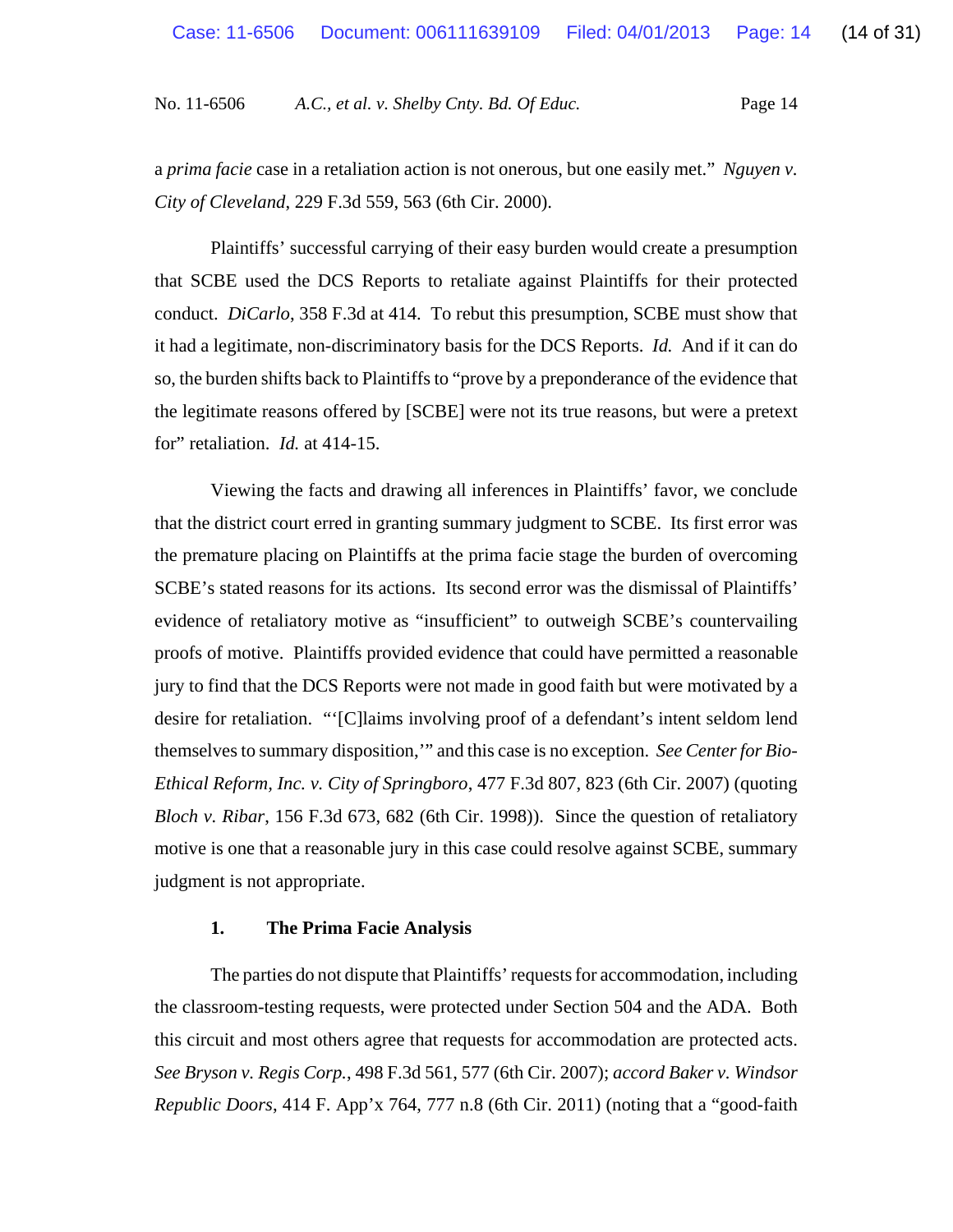request for reasonable accommodations" is a "protected act" under the ADA).<sup>4</sup> The parties similarly do not dispute that SCBE was fully aware of Plaintiffs' requests.

The sticking point is the third prima facie element—whether the making of the DCS Reports was "adverse action." At first glance, this does not appear to be a difficult question. To be adverse, a retaliatory action must be enough to dissuade a reasonable person from engaging in the protected activity; "petty slights or minor annoyances" cannot qualify. *Burlington N. & Santa Fe Ry. Co. v. White*, 548 U.S. 53, 68 (2006). Having a government official appear at their door armed not only with the power to take their disabled child away but also with allegations that they are actively and nearly fatally abusing that child would surely be enough to dissuade many reasonable parents from seeking accommodations at school. The type of intrusive investigation that Tennessee officials must conduct of such parents' homes and children to complete a DCS investigation, *see, e.g.*, Tenn. Code Ann. § 37-1-406, could be powerfully dissuasive in its own right and only cements that conclusion. Not surprisingly, then, this Court and other courts have treated the making of such reports as adverse. *Jenkins v. Rock Hill Local Sch. Dist.*, 513 F.3d 580, 588-89 (6th Cir. 2008) (listing "making a false report to Children Services" among the actions that would "chill a person of ordinary firmness" from engaging in protected activity); *Weixel v. Bd. of Educ. of N.Y.*, 287 F.3d 138, 149 (2d Cir. 2002) (finding that "threatening (and instituting) child welfare investigations in response to plaintiffs' medically excused absences from school" constituted retaliatory adverse action under Section 504 and the ADA). Considering these factors, and the record evidence that A.C.'s parents were shaken by the whole situation, the actions of the Principal in making DCS Reports rose well above a petty slight or minor annoyance and constituted adverse action.

The district court, however, found a difference between "protective" DCS reports

**<sup>4</sup>** *See, e.g.*, *Mayers v. Laborers' Health & Safety Fund of N. Am.*, 478 F.3d 364, 369 (D.C. Cir. 2007); *Freadman v. Metro. Prop. & Cas. Ins. Co.*, 484 F.3d 91, 106 (1st Cir. 2007); *Cassimy v. Bd. of Educ. of Rockford Pub. Sch.*, 461 F.3d 932, 938 (7th Cir. 2006); *Coons v. Sec'y of U.S. Dep't of the Treasury*, 383 F.3d 879, 887 (9th Cir. 2004); *Heisler v. Metro. Council*, 339 F.3d 622, 632 (8th Cir. 2003); *Weixel v. Bd. of Educ. of N.Y.*, 287 F.3d 138, 149 (2d Cir. 2002); *Haulbrook v. Michelin N. Am., Inc.*, 252 F.3d 696, 706 n.3 (4th Cir. 2001); *Selenke v. Med. Imaging of Colo.*, 248 F.3d 1249, 1266 (10th Cir. 2001).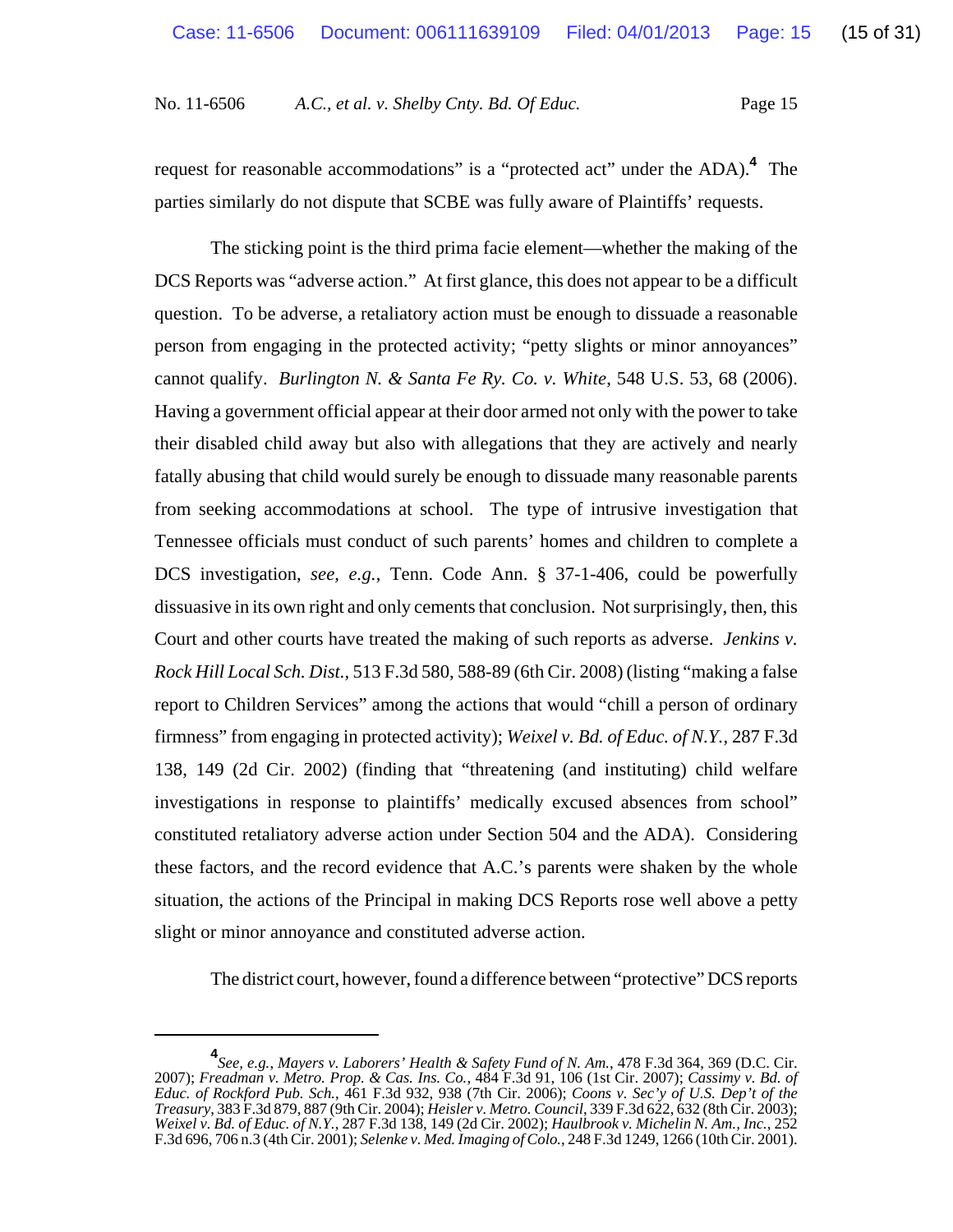and "punitive" ones. Relying on the Second Circuit's decision in *Cox*, the court required Plaintiffs—at the prima facie stage of the case—to disprove SCBE's argument that Principal Williams made the DCS Reports protectively and in good faith.

There are a number of problems with this approach, but the most salient is that the district court apparently misunderstood the law. *Cox* was a First Amendment retaliation case, not an ADA/Section 504 retaliation case, and so did not involve the *McDonnell Douglas* burden-shifting approach. *See* 654 F.3d at 270. Thus, *Cox* never suggested that, for purposes of clearing the low bar set for a prima facie showing of retaliation, making a DCS report could not constitute adverse action. And by incorrectly pulling *Cox* out of its legal context and "consider[ing] [SCBE's] alleged nondiscriminatory reason . . . when analyzing the prima facie case," the district court ignored this Court's clear instructions against "bypass[ing] the burden-shifting analysis." *Wexler v. White's Fine Furniture, Inc.*, 317 F.3d 564, 574 (6th Cir. 2003) (en banc). The district court should rather have examined Plaintiffs' prima facie proofs "independent of the nondiscriminatory reason 'produced' by the defense as its reason" for the DCS Reports. *See Cline v. Catholic Diocese of Toledo*, 206 F.3d 651, 660 (6th Cir. 2000). SCBE may raise *Cox* in its defense, but at the *pretext* stage, not the prima facie stage. *Id.* at 660-61. For the same reason, the district court erred in relying—at the prima facie stage of the proceedings—on Tennessee law governing the duty to report child abuse. In short, we conclude that Plaintiffs adequately established the adverse-action element of their prima facie case.

The last element of the prima facie case turns on whether there is a causal connection between Plaintiffs' protected activities and the allegedly retaliatory DCS Reports. Again, at the prima facie stage, Plaintiffs' burden is minimal, requiring merely that they "put forth some evidence to deduce a causal connection between the retaliatory action and the protected activity." *Nguyen*, 229 F.3d at 566. This evidence must be sufficient to allow "an inference . . . that the adverse action would not have been taken had the plaintiff" not engaged in protected activity. *Id.* at 563. Temporal proximity can often help meet this causal burden, *id.*, and where the adverse action comes "very close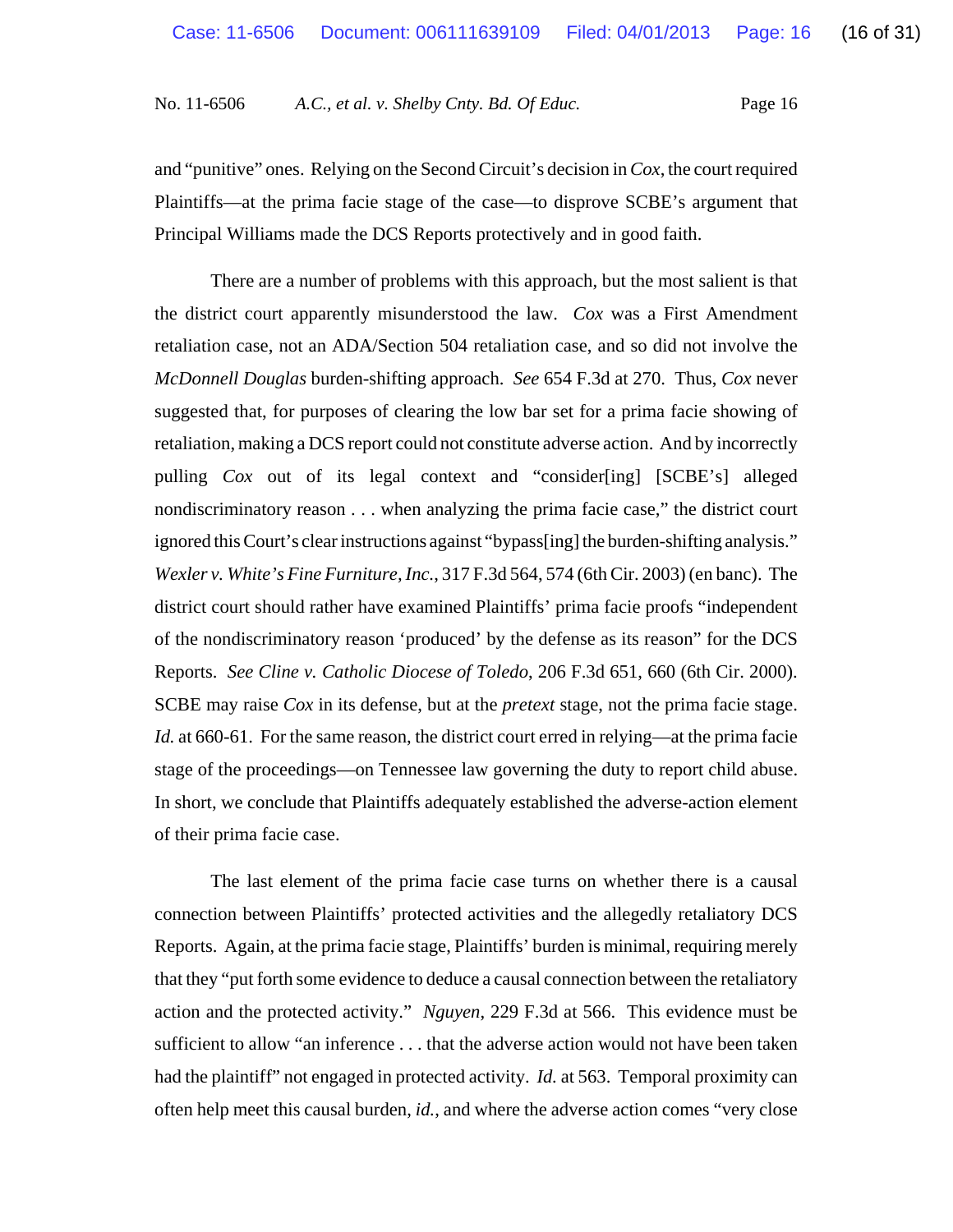in time" after the exercise of protected activity, "such temporal proximity  $\ldots$  is significant enough" to meet the burden alone, *Mickey v. Zeidler Tool & Die Co.*, 516 F.3d 516, 525 (6th Cir. 2008). The evidence in this case, including both temporal proximity and evidence calling into question the truthfulness of the reports themselves, is sufficient to meet Plaintiffs' minimal burden to put forth evidence permitting a reasonable inference of causation.

Plaintiffs argue that the short time span between their requests for classroom glucose testing and the initial DCS Report helps show causation. Even though the classroom-test requests were hardly new at the end of October 2009, we agree that the temporal proximity here helps permit an inference of causation. Plaintiffs first made the request at the beginning of the 2007 school year, and Bon Lin both denied the request and enacted a school policy that made the clinic the presumptive place for testing, albeit permitting some degree of variance. But, if reasonable factual inferences are made in favor of Plaintiffs, the classroom-test-request issue ceased its long-term simmering and boiled over in late October, when the school held a meeting to discuss the IHP's renewal of the request, J.C. and B.C. both made repeated classroom-test demands several days in a row, the school apparently resisted those demands, and Nurse Brown noted in response to the demands that A.C. should perhaps stop attending Bon Lin. Then, the day after B.C. made the last request in a face-to-face meeting with Assistant Principal McClellan, and just after Principal Williams sent an e-mail to SCBE officials referencing the parents' "constant harassment," Williams reported the parents to DCS. We consider the temporal proximity between that report and the request-based tensions evidence that permits an inference of causation.

Plaintiffs do not rely on temporal proximity alone, though. They also argue that the fundamental elements of Principal Williams's DCS Reports are false, and that this falsity shows retaliatory intent. In her initial DCS Report, Principal Williams made two basic factual allegations: first, that A.C.'s parents were abusing A.C. by sending her to school with "cookies, Kool-Aid, and candy"; and second, that the parents were committing potentially "fatal" neglect in monitoring A.C.'s diabetes (which Principal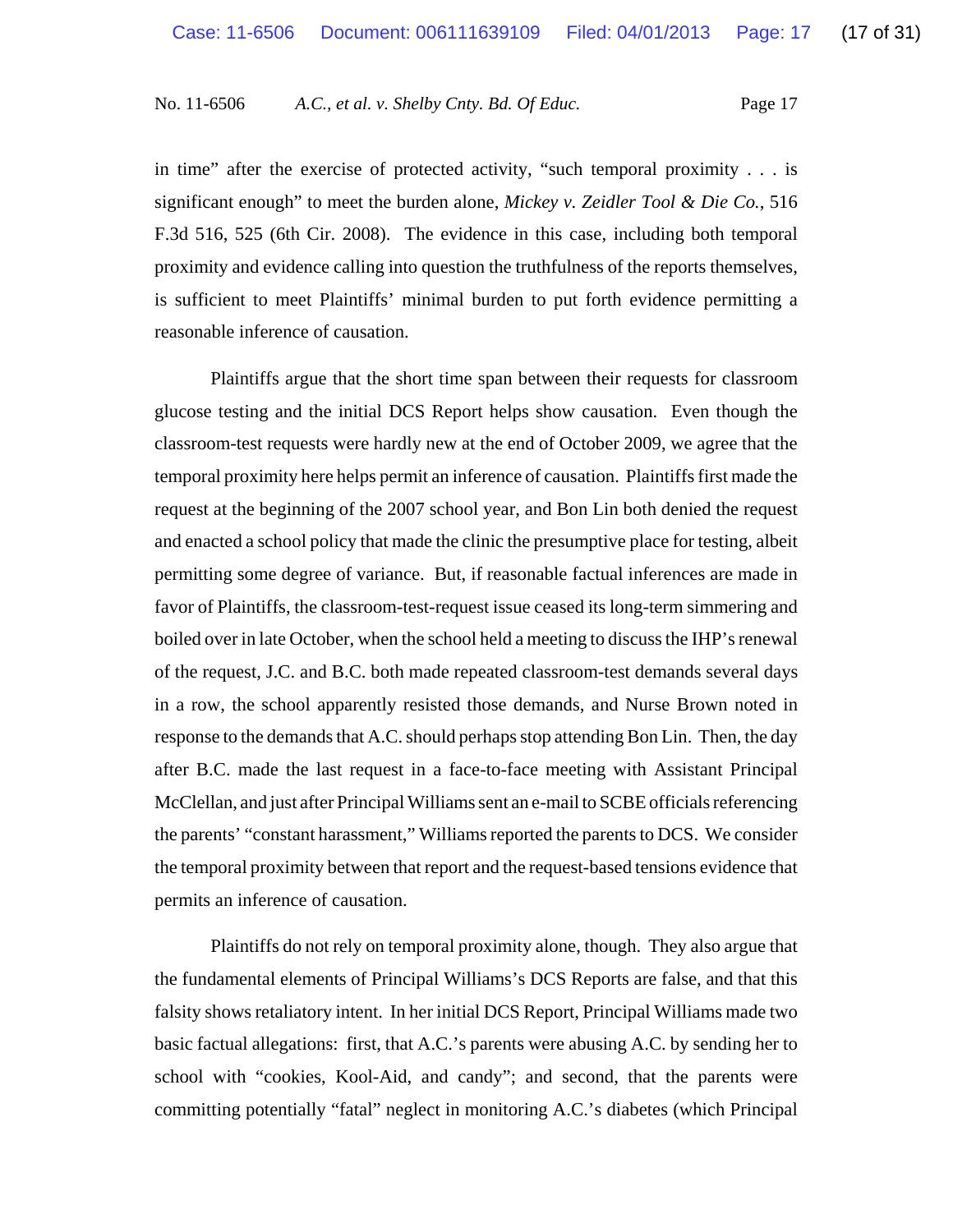Williams claimed she had "documentation" to prove). Principal Williams's follow-up DCS Report—during the course of an active child-abuse investigation that she had initiated—went on to allege that the parents "want[] something horrible to happen to [A.C.] at school," that they "are just looking for a lawsuit," and that they thus did not care that "the child could die at school."

Plaintiffs argue not only that all of these allegations are false or based on a false view of Type 1 diabetes, but also that Principal Williams ought to have known (or even did know) that they were false. First, Plaintiffs point out that someone with Type 1 diabetes can enjoy cookies and sweets just as any other person can so long as the sugar is measured and compensated for with insulin, which Plaintiffs say the record shows they did. Principal Williams had received mandatory diabetes training, and Plaintiffs argue that this training informed her that, unlike the way Type 2 diabetes can be managed with "improved nutrition choices," Type 1 diabetes "can't be prevented and has nothing to do with lifestyle choices." Thus, Plaintiffs' conclude, Williams should have known that A.C.'s being permitted to consume sweets was not evidence of abuse. Further, Williams had a duty to train A.C.'s teachers with the same diabetes materials that she had received. Given that Richardson was the source of the allegation that A.C.'s parents "abusively" gave A.C. sweets, Plaintiffs argue that if Williams had fulfilled her duty, then Richardson would have known better than to consider sweet snacks the equivalent of medical abuse. Richardson admits that she never received training on diabetes.

Next, Plaintiffs point to several reasons why Principal Williams's allegation that the parents were not monitoring A.C.'s diabetes was untrue. Most obviously, A.C. had a state-of-the-art, around-the-clock monitoring system literally attached to her body. As Plaintiffs note, this system was in constant use: pump logs from October 2009 alone show that A.C.'s glucose levels were monitored thousands of times automatically, and hundreds more times manually. Plaintiffs also point out that Principal Williams even admitted that her statement to DCS that she could document the alleged lack of monitoring was untrue.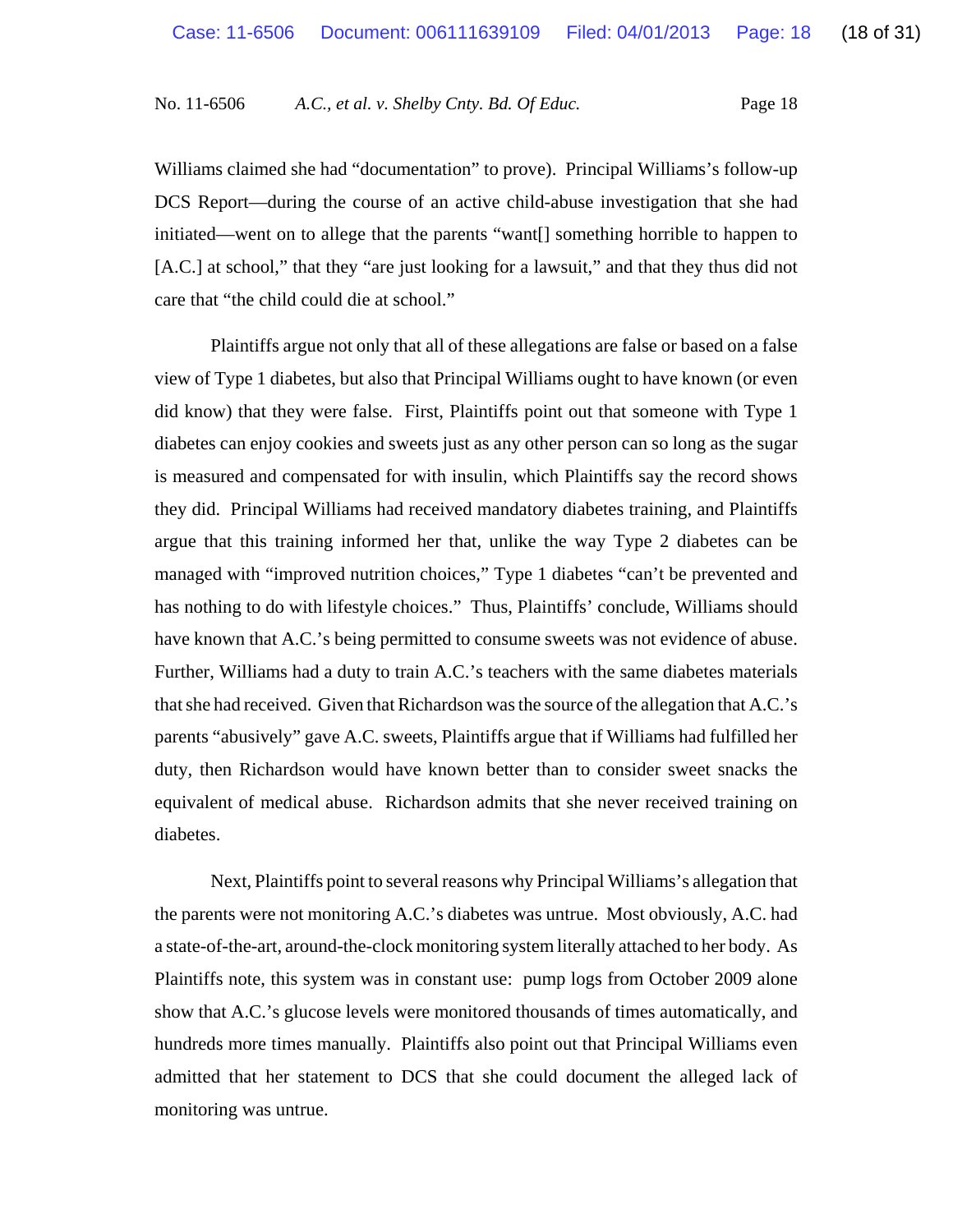Finally, Plaintiffs argue that Principal Williams's last allegation—that A.C.'s parents wanted something "horrible" to happen to A.C. at school, even including death, so they could sue the school—is indefensible. They argue that Principal Williams knew from personal experience that A.C.'s parents regularly attended Section 504 meetings, requested accommodations for A.C., sought protection from the Office of Civil Rights for A.C., and refused to settle for means of caring for A.C. that might leave her vulnerable. Plaintiffs further note that Principal Williams also knew A.C.'s parents obtained a state-of-the-art monitoring system for A.C. and went out of their way to personally train Bon Lin nurses on how to use it and to provide professional follow-up training. And they point out that the record also shows that A.C.'s parents came to her school functions and kept her both clean and very neatly dressed. Simply put, they contend, there is no room in the record to conclude that A.C.'s parents were anything but caring toward A.C. For its part, SCBE does not try to defend Principal Williams's last allegation.

Relying on *Nguyen*, 229 F.3d at 563, SCBE responds that so long as Principal Williams would have made a DCS Report regardless of the accommodation requests, Plaintiffs cannot establish a causal connection between those requests and the DCS reports. But this response simply does not negate the fact that Plaintiffs have carried their minimal burden to show evidence of causation at this stage of the proceedings. What drove Principal Williams to make the DCS Reports is not only a complicated question of fact that, on this record, must be resolved by a jury, it is also the question of fact on which this case turns. *See, e.g.*, *Center for Bio-Ethical Reform*, 477 F.3d at 823- 24 (concluding that where there were genuine issues of material fact regarding whether the defendants would have taken the same action absent the plaintiffs' protected activity, summary judgment was inappropriate). Indeed, the jury will consider not "a" hypothetical DCS Report, but rather the DCS Reports that Principal Williams actually made, reports which did not focus on alerting DCS officials to the glucose fluctuations that SCBE so emphasizes on appeal but rather pinned the blame for those fluctuations on A.C.'s parents' alleged neglect and active misconduct, allegedly born in part out of a desire to see A.C. harmed. It would be permissible for a reasonable jury to conclude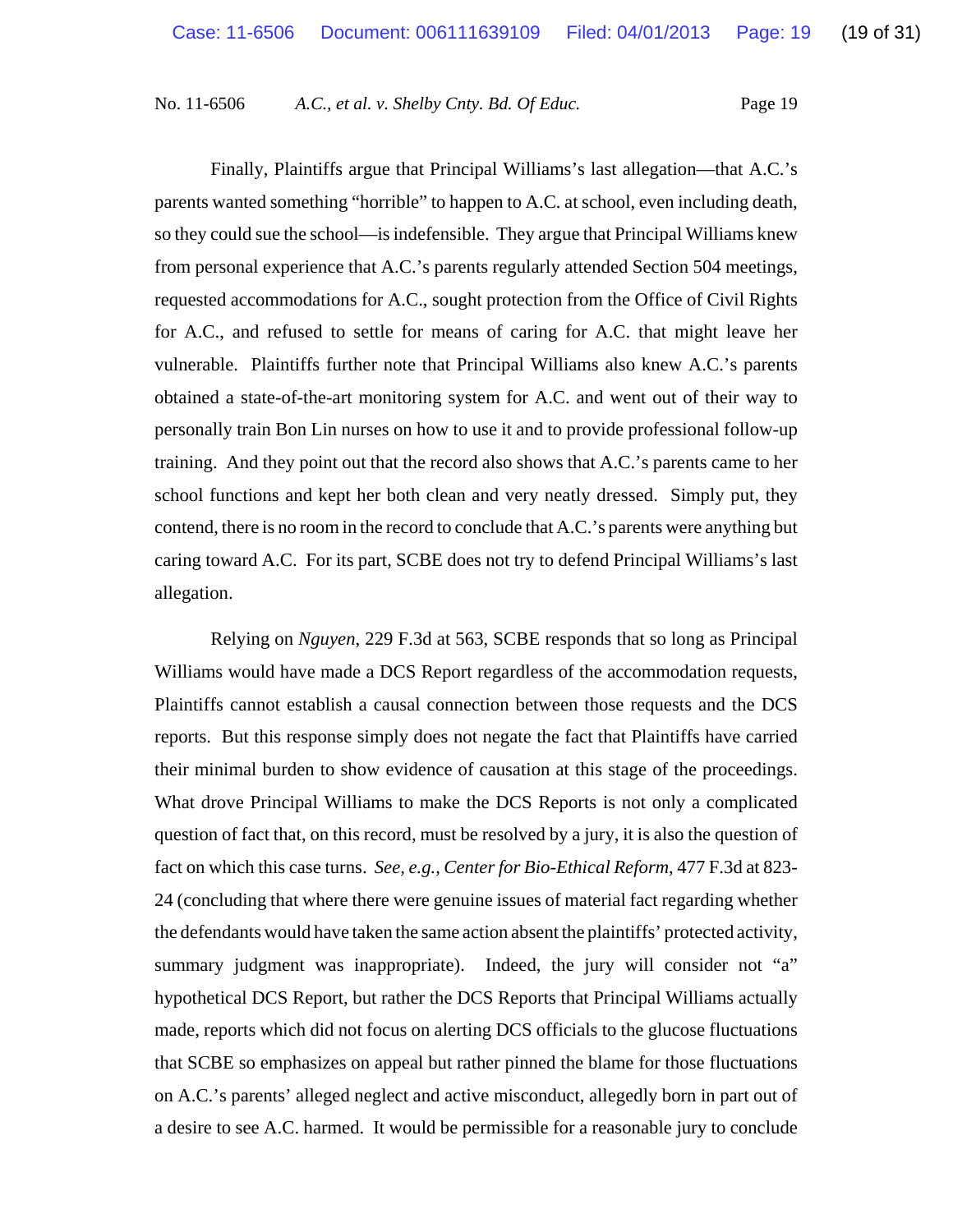that *those* reports would not have been made inevitably, without the accommodation requests.

Plaintiffs' evidence of falsity in the reports of abuse coupled with the temporal proximity of those reports to Plaintiffs' requests for accommodations is sufficient to permit an inference of causation. Because Plaintiffs established all four elements of their prima facie case, the district court erred in ruling otherwise.

### **2. SCBE's Non-Retaliatory Reason for the DCS Reports**

As noted above, the district court held that even if Plaintiffs had made out a prima facie case of retaliation, they could not sustain their burden of rebutting SCBE's non-retaliatory reasons for making the DCS Reports, of which the court identified seven. On appeal, SCBE repeats those seven, with an emphasis on Nurse Brown's glucosefluctuation concerns. It notes that the fluctuations had been recorded by the school, were very often outside A.C.'s prescribed target ranges, and that even A.C.'s endocrinologist agreed they were causes for concern.

SCBE also adds three supplementary proofs to support the DCS Reports of child abuse. First, J.C. and B.C. refused to allow the nurses to contact A.C.'s endocrinologist directly. Second, Richardson was aware that A.C.'s blood sugar once fell so low while she was at home that she had to receive a glucagon shot and be hospitalized. Third, A.C.'s parents failed to send flow-chart information about A.C.'s glucose levels into school each morning, as the original IHP called for.

Altogether, SCBE has presented ten reasons for making the reports to DCS. Broadly, these fall into three categories: first, reasons related to the duty to report itself (i.e., the Tennessee statute, the Principals' Meeting); second, reasons relating to A.C.'s health generally (i.e., the presence of glucose fluctuations); and third, reasons relating to J.C. and B.C.'s treatment of A.C. (i.e., refusing to allow direct contact with the doctor, etc.). SCBE has thus carried its burden of articulating a non-retaliatory basis for the DCS Reports.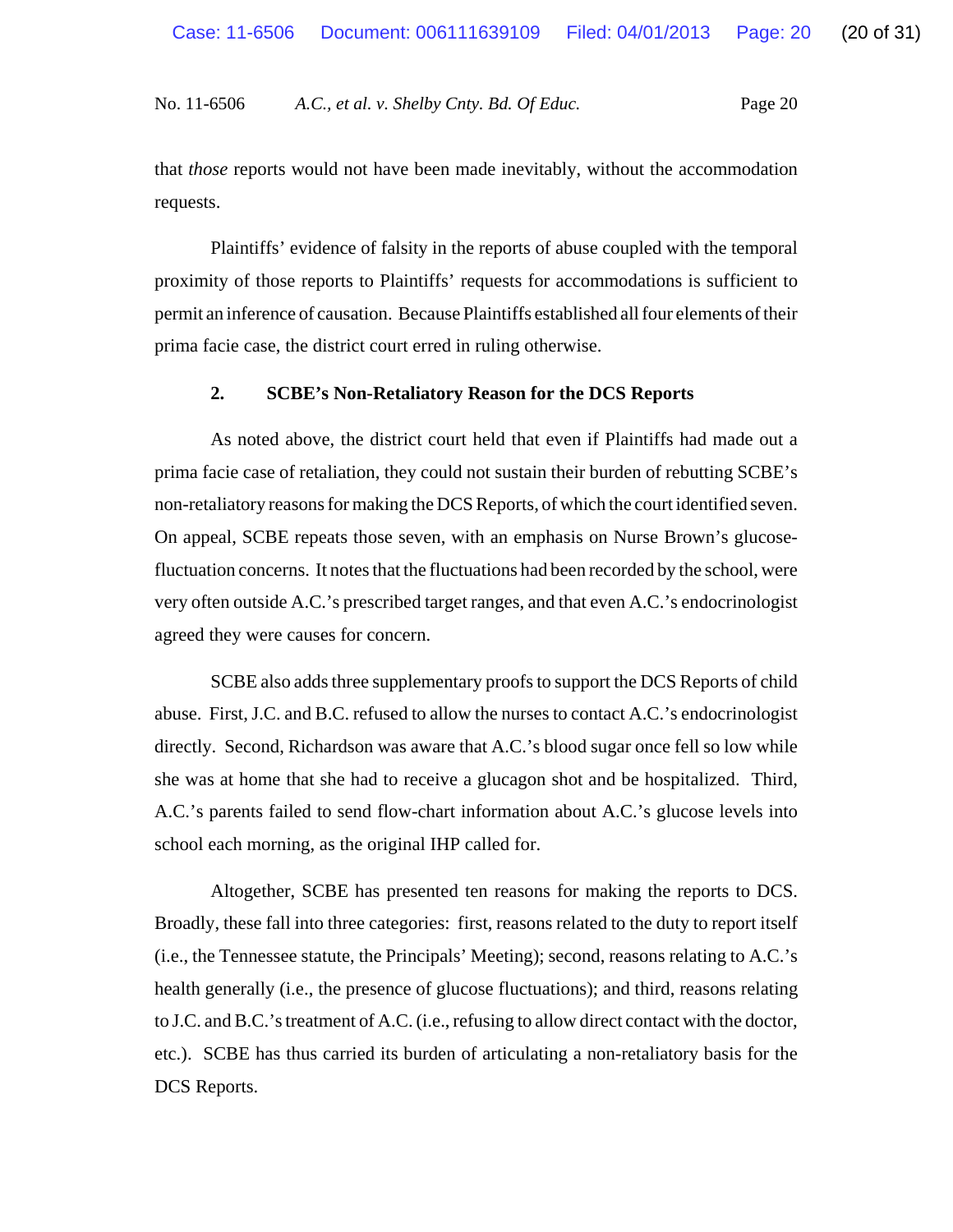#### **3. Plaintiffs' Pretext Response**

The burden therefore shifts back to Plaintiffs to prove pretext. They can do so by demonstrating, by a preponderance of the evidence, *DiCarlo*, 358 F.3d at 414-15, that SCBE's reasons (1) lack a basis in fact, (2) did not actually motivate the DCS Reports, or (3) were insufficient to motivate the DCS Reports. *See Vincent v. Brewer Co.*, 514 F.3d 489, 497 (6th Cir. 2007). The district court concluded that, based on the same analysis it used for the prima facie phase, Plaintiffs failed to show that SCBE's nonretaliatory reasons were pretextual.

Plaintiffs begin by taking aim at SCBE's general reasons, the most central of which was that A.C.'s glucose levels fluctuated often and dramatically. But this alone, Plaintiffs say, could not have motivated the DCS Reports. First, concerns about a child's struggle with a genetic illness do not justify the logical leap to the conclusion that those struggles are the result of *child abuse*. Notably, Principal Williams's DCS Reports did not focus on the fluctuations but rather alleged that A.C.'s parents were committing specific acts of misconduct to *cause* the fluctuations, which could certainly imply that Williams recognized that fluctuations alone could not justify her Reports. Indeed, Nurse Brown, the individual who primarily raised the fluctuation concerns, never recommended making a report to DCS. Second, dramatic fluctuations are the calling card of Type 1 diabetes. *Any* management system will have difficulty controlling them and they are naturally more pronounced and less controllable for young children. Thus, Plaintiffs conclude, it would be irresponsible to report parents as child abusers just because their child experiences what is sadly typical for the disease.**<sup>5</sup>** For the same reasons, Plaintiffs argue, SCBE's claimed reliance on Carver's and Nurse Brown's concerns about glucose fluctuations is not sufficient to motivate the Reports.

For the October 30 incident, though, where the fluctuations allegedly caused the Carver-hyperventilation incident that—according to SCBE—triggered the DCS Reports,

**<sup>5</sup>** Further, most of the fluctuations outside the target range were *hyper*glycemic. Thus, while they were undesirable, the higher levels were less immediately dangerous and reflected A.C.'s treatment plan of erring on the side of too much blood sugar.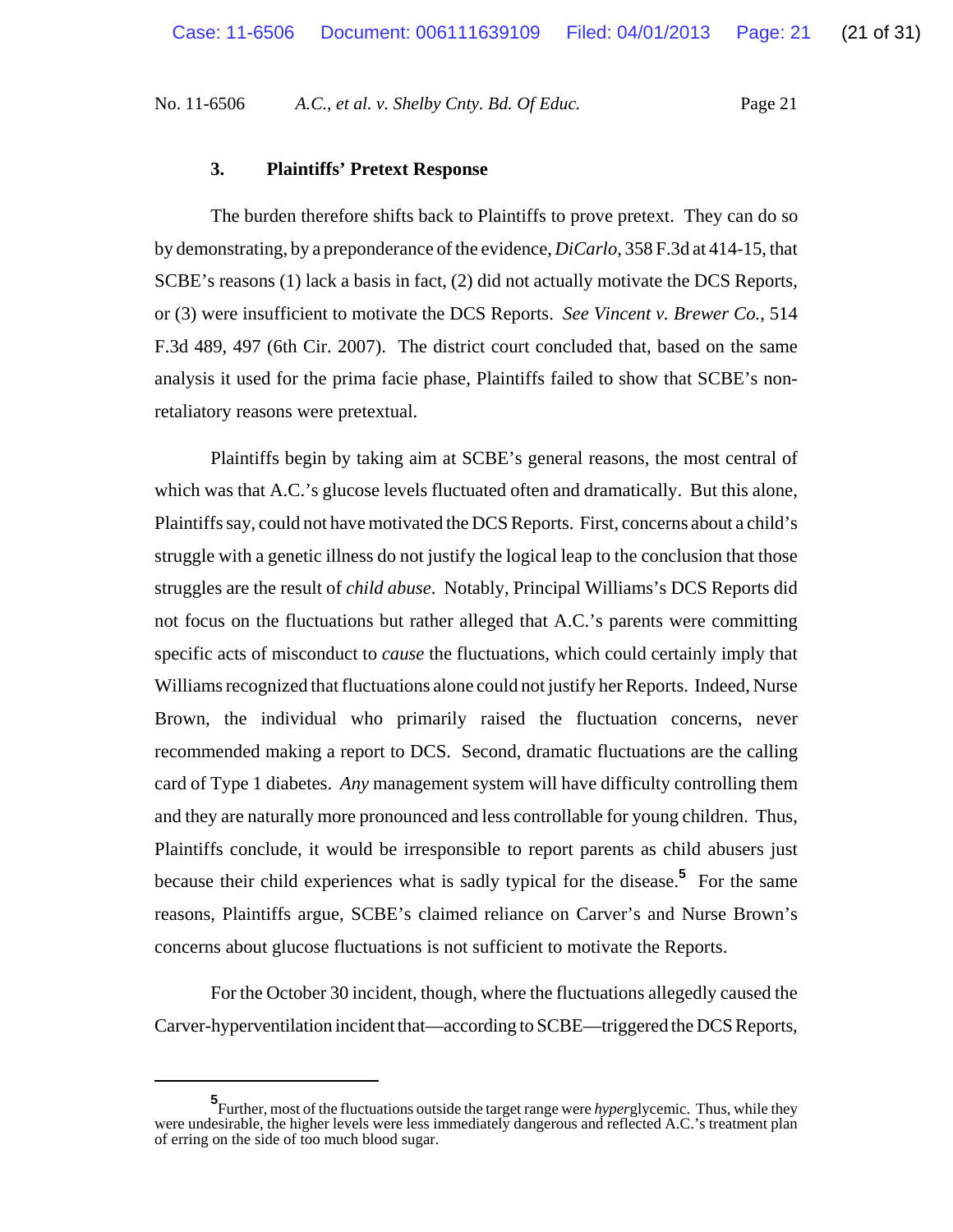Plaintiffs have a more specific counter-argument: the incident never happened. They point to Carver's inability at her deposition to recall anything unusual that happened on the 30th, and her testimony that she was at school for a Halloween party that afternoon in her classroom. This testimony casts doubt on Principal Williams's account that Carver had hyperventilated on the morning of the 30th, created a scene in the hallway that distracted other teachers from their classrooms, had to be comforted in Williams's office, and then *was sent home*. Carver tried to supplement her testimony with a substantive addition on the errata sheet and an affidavit explaining that she had not recalled at her deposition that her hyperventilation incident had in fact occurred on the morning of October 30. But this does not eliminate, at the summary judgment stage, the factual issue that has been raised by Carver's original deposition testimony. Just as "'a party who has been examined at length on deposition [cannot] raise an issue of fact simply by submitting an affidavit contradicting his own prior testimony,'" *Biechele v. Cedar Point, Inc.*, 747 F.2d 209, 215 (6th Cir. 1984) (quoting *Perma Research & Dev. Co. v. Singer Co.*, 410 F.2d 572, 578 (2d Cir. 1969)), so also we think it clear that a party moving for summary judgment cannot extinguish a genuine issue of material fact simply by filing an errata sheet and affidavit to counteract the effect of previous deposition testimony. Of course, SCBE will have an opportunity at trial to present Carver's live testimony, subject to cross-examination, and the jury will be able to evaluate any explanations that may be elicited or offered for the asserted incompleteness of Carver's deposition testimony.

Next, Plaintiffs target the various proofs of misconduct or suspected misconduct by A.C.'s parents. They refused to allow Nurse Brown to contact A.C.'s doctor directly, Plaintiffs explain, because their friction with the school had made them hesitant to allow direct contact. Nor was this simply a trust issue: as A.C.'s primary caregivers, J.C. and B.C. wished to ensure that they were the primary point of contact for every matter concerning A.C.'s health. But, they say, they would have been willing to allow written questions to go through them from the nurses to A.C.'s doctor, as that would have left them in the loop for every communication.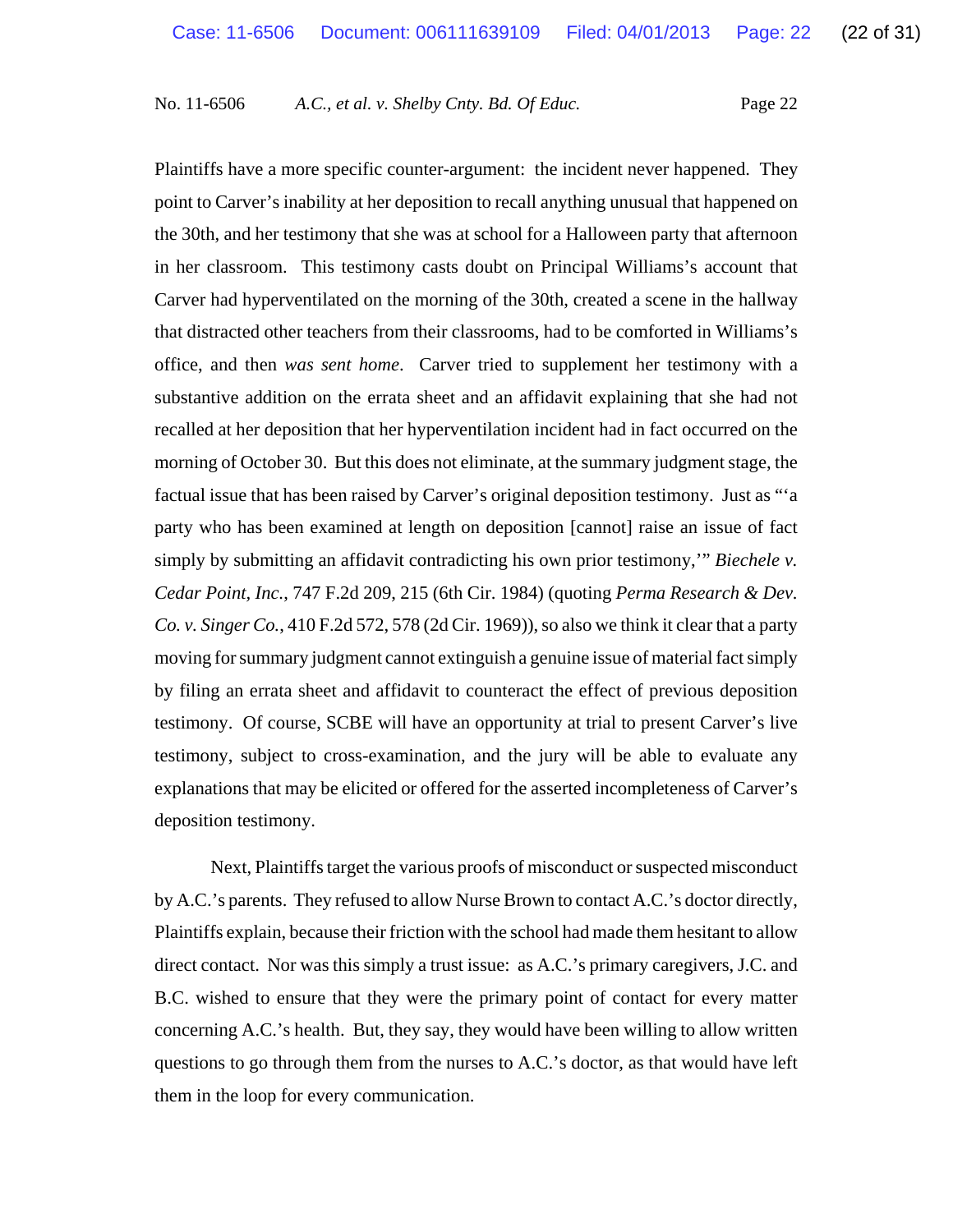Regarding their failure to send in flow charts every morning, Plaintiffs point out that the 2009 IHP deleted the requirement for those charts. The reason for this deletion was, as B.C. explained to Assistant Principal McClellan on October 29, that A.C.'s blood sugar was invariably high in the mornings due to breakfast, rendering the charts useless. Thus, in October 2009 SCBE had no reason to be expecting the charts, much less suspecting child abuse from their absence.

Regarding Richardson's allegation that A.C.'s parents were medically abusing A.C. by allowing her to have sweets, Plaintiffs refer to the argument they made before: this is a basic misconception of Type 1 diabetes that Principal Williams should have known was unfounded and about which Williams should have trained her teachers.

Plaintiffs also address the conversation between Angela Hargrave, SCBE's Director of Student Services, and the DCS Supervisor. Hargrave presented A.C.'s situation to the Supervisor without naming A.C. or her parents and then reported the Supervisor's response to Williams. Plaintiffs offer two reasons that this report should not be credited. First, Plaintiffs argue, Hargrave gave to the DCS Supervisor information that was inevitably tainted by the erroneous information ("parents don't care for this child"; "parents aren't managing A.C.'s diabetes at home") that Principal Williams had given her. SCBE counters, and heavily emphasized at oral argument, that Hargrave merely informed DCS of a hypothetical situation where a child was experiencing glucose fluctuations like A.C.'s, and that on the strength of that hypothetical alone DCS told her that a child abuse report was mandatory. This leads to Plaintiffs' second argument: the record does not clearly show either what Hargrave discussed with DCS or what information she delivered from DCS to Williams. Hargrave's only testimony in the record is a declaration that does not state that Hargrave's description of the situation to DCS was wholly limited to fluctuations. And while Hargrave's declaration says that she "advised" Principal Williams that DCS had said Principal Williams was "obligated" to report, the only recorded communication on October 30 between Hargrave and Principal Williams was via e-mail. All Hargrave said in that e-mail was that DCS promised to investigate the report, *not* that Principal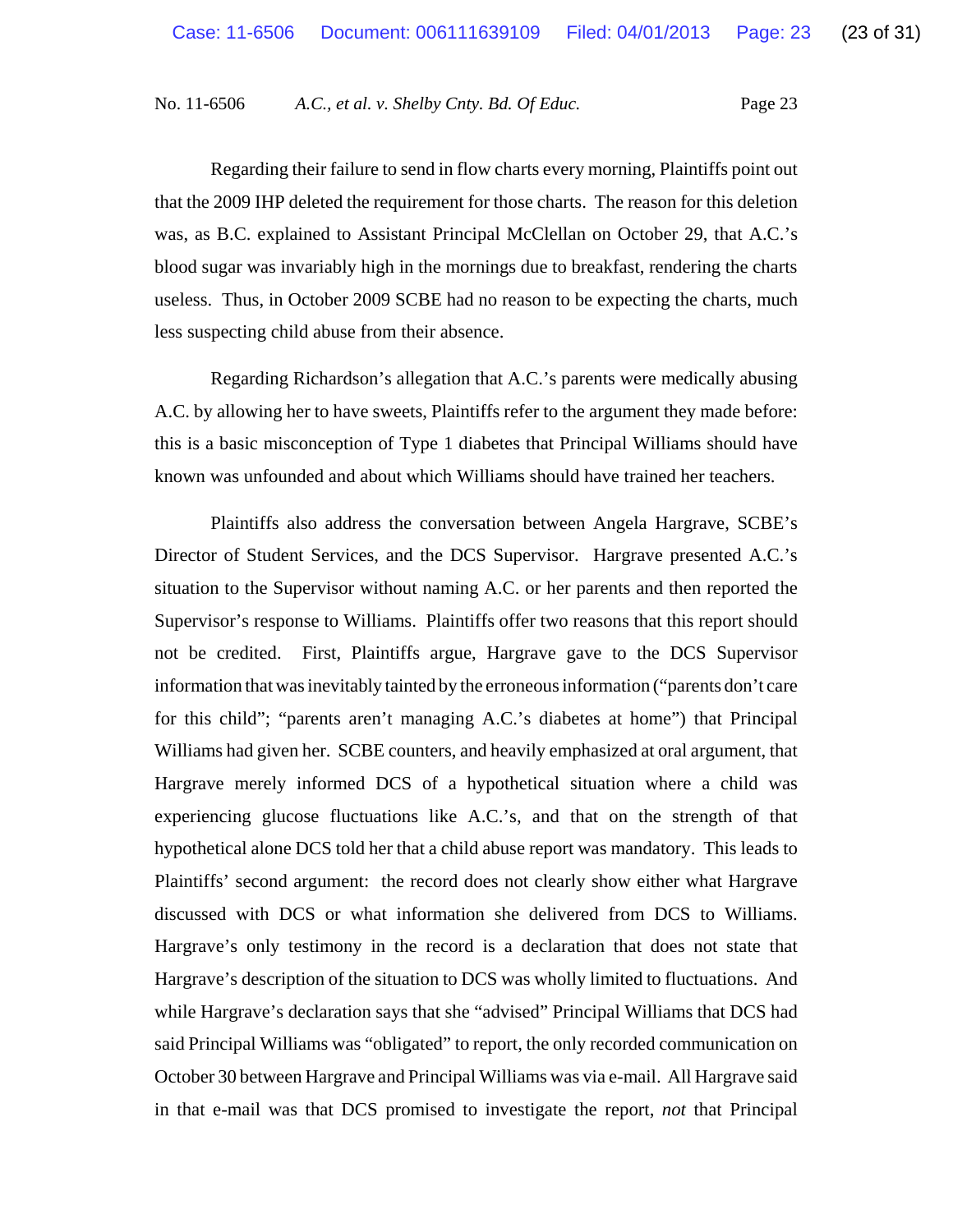Williams was obligated to report. There is no evidence in the record that Hargrave contacted Principal Williams in any other way before Williams made her report. Given that it was only a matter of minutes between Principal Williams's receipt of Hargrave's e-mail and her call to DCS, a reasonable jury could doubt that any other contact occurred.

That leaves only the Tennessee statutory duty to report and the October 6, 2009, Principals' Meeting discussing that duty.<sup>6</sup> The meeting's discussion of the state law featured several report-motivating comments by the district attorney, including that failure to report abuse "is a crime under Tennessee law" and that teachers with suspicions of abuse should not "attempt to investigate" personally and instead should just report their concerns. *Id.* Plaintiffs point out, though, that this presentation specifically addressed only sexual or physical abuse (using as examples rape, sexual molestation, video recordings of a minor student engaged in sexual conduct, incest, visible extension cord marks on a child's legs, and visible physical injuries of sufficient severity that they required medical attention), and never once addressed the more nuanced question of when to report parental "medical" abuse, and particularly not the yet more difficult issue of what constitutes medical abuse of a child with Type 1 diabetes.

There is another reason that a reasonable jury could discount reliance on either the statutory duty or the Principals' Meeting as the impetus for the October 30, 2009, call to DCS: Principal Williams's delay in making her report. Williams testified that she was aware of her reporting duty and that she had made a number of DCS reports over her twenty-two-year career. And at the October 6 meeting, the district attorney emphasized that, by law, reports must be made "immediately" and exhorted his audience that they should not wait to report. *See* Tenn. Code Ann. § 37-1-403. But Principal Williams both had discouraged Richardson from filing a DCS Report in 2008 and had waited for over three weeks after the Principals' Meeting to file her own report, even

**<sup>6</sup>** Plaintiffs do not respond to SCBE's argument that Richardson's knowledge of a single severe hypoglycemic incident supported the school's child-abuse concern. While a response might have been helpful, we do not find its absence dispositive.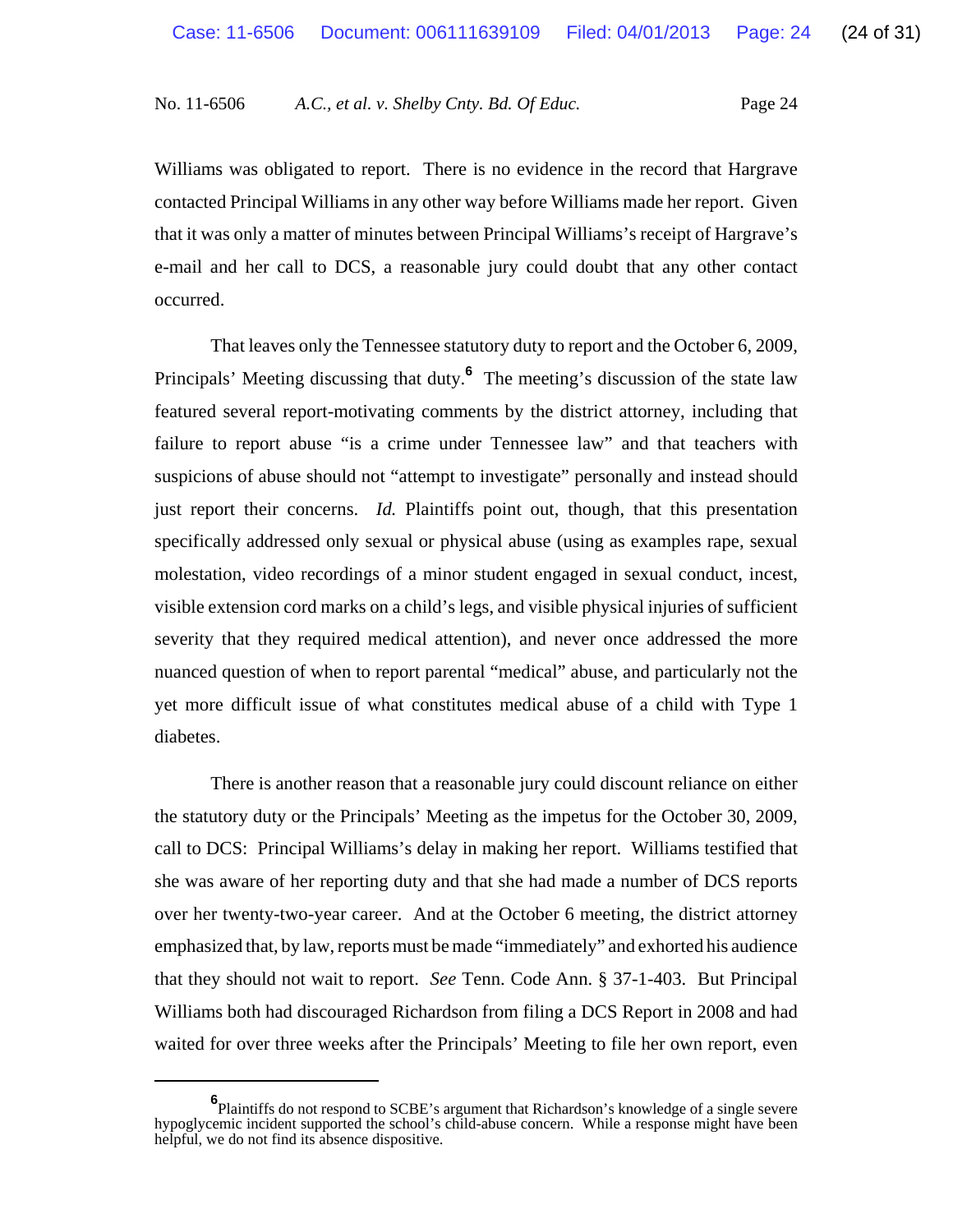though she had long possessed virtually all of the data that she included in her DCS Reports and most of the data that she brings to our attention on appeal.

Plaintiffs offer several more independent proofs to show pretext, two of which have already been covered: first, that the DCS Reports were both arguably false and suspiciously timed, *see, e.g.*, *DeBoer v. Musashi Auto Parts, Inc.*, 124 F. App'x 387, 393 (6th Cir. 2005) ("[S]uspicious timing is a strong indicator of pretext when accompanied by some other, independent evidence."), and, second, that Carver's testimony is inconsistent with SCBE's account of October 30th. They add three more proofs, all of them in an attempt to show that Principal Williams and her advisors, like Nurse Brown, had a retaliatory motive. The first two proofs both come from the week of October 30, and both suggested that the school was looking to remove A.C. from Bon Lin School: (1) Nurse Brown's emphatic note, in response to the repeated classroom-testing requests, that A.C. may need to stop attending school; and (2) Assistant Principal McClellan's renewed move to put A.C. into homebound services. The last proof they offer is Principal Williams's errant voice mail which, they argue, shows "bias and hostility toward accommodations by the same person who ultimately placed the DCS call."**<sup>7</sup>**

We note another factor that could show pretext. The DCS Reports and the e-mail precursor to them consistently reflected a concern with the requests for accommodations themselves, apart from A.C.'s health. Thus, for instance, the very first sentence in Principal Williams's e-mail on the 30th to SCBE officials is that Carver was having an anxiety attack "from the constant harassment of [A.C.'s parents]." In her October 30 DCS Report, Williams referred again to institutional concerns, noting that two nurses had already quit and another was threatening to do the same. And in her November 9 DCS Report, she again made this allegation, clarifying that the nurses quit to avoid *liability concerns*—i.e., concerns about A.C.'s demanding parents, not about A.C.'s health.

**<sup>7</sup>** Plaintiffs also argue that an irregularity at Nurse Brown's deposition supports their pretext argument. Resolving that argument is not necessary to provide Plaintiffs the relief they seek, so we do not consider it here.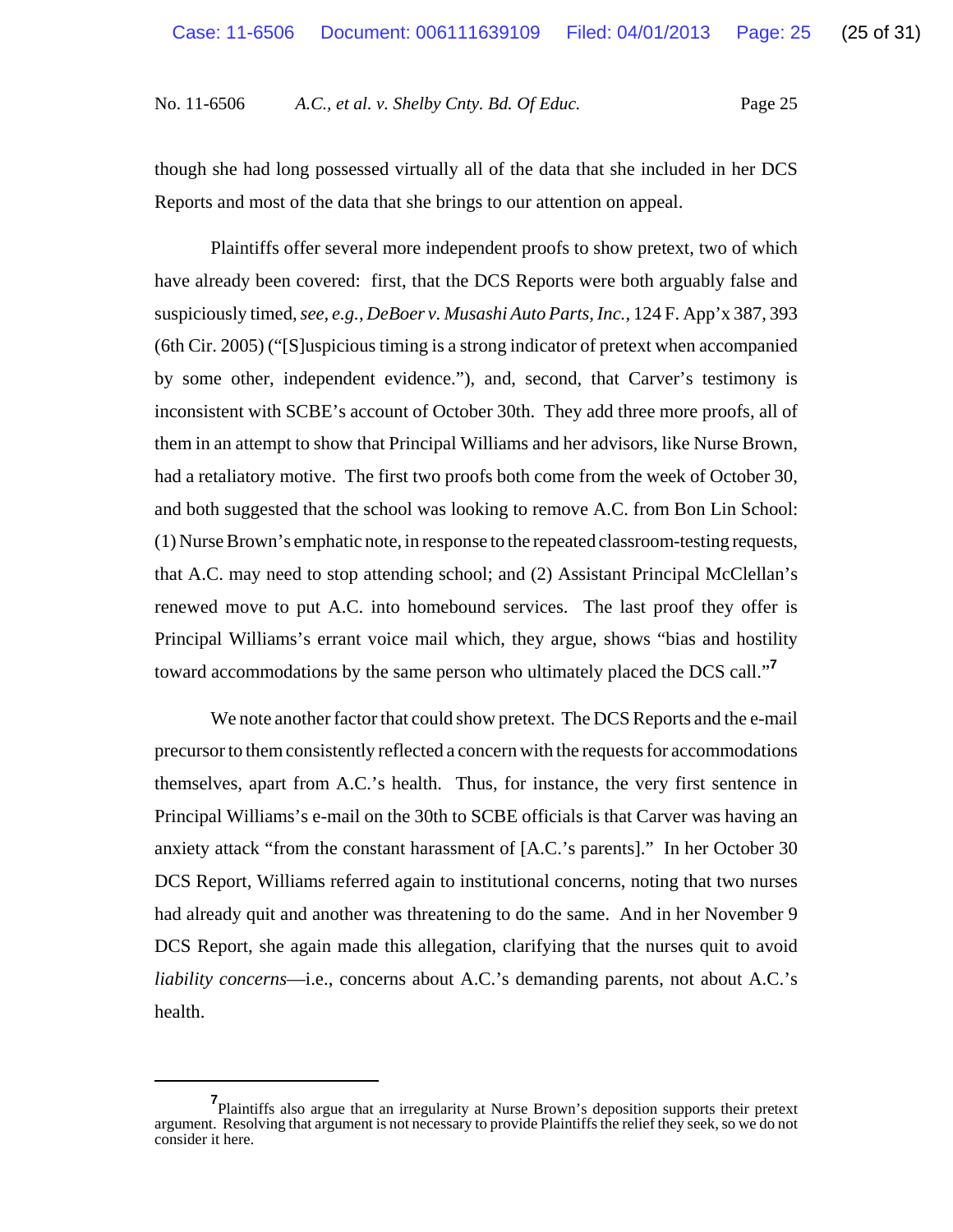We conclude that a reasonable jury could find by a preponderance of all of this evidence that SCBE's stated concerns about A.C.'s health were pretextual, and that the DCS Reports were actually motivated by the school's well-established displeasure with A.C.'s parents and their accommodation requests. Of course, a reasonable jury could decide that SCBE's concerns were not pretextual, but on review of a grant of summary judgment, "the issue is whether the plaintiff has produced evidence from which a jury could reasonably doubt the [defendant's] explanation. If so, her prima facie case is sufficient to support an inference of discrimination at trial." *Chen v. Dow Chem. Co.*, 580 F.3d 394, 400 n.4 (6th Cir. 2009). To survive summary judgment, Plaintiffs need only rebut, not disprove, SCBE's proffered reasons for the DCS Reports. *See Blair v. Henry Filters, Inc.*, 505 F.3d 517, 532 (6th Cir. 2007), *overruled on other grounds by Gross v. Fin. Servs., Inc.*, 557 U.S. 167 (2009).

This conclusion does not yet conclude the pretext enquiry. As SCBE correctly argues, if Principal Williams honestly believed the reasons she cited for reporting A.C.'s parents to DCS, Plaintiffs cannot succeed. The "honest belief" rule, as it is called, comes in at the pretext stage and places an additional evidentiary burden on Plaintiffs. *See, e.g.*, *Braithwaite v. Timken Co.*, 258 F.3d 488, 494 (6th Cir. 2001). This circuit follows a modified form of the rule, asking whether the defendant "made a reasonably informed and considered decision before taking an adverse . . . action." *Smith v. Chrysler*, 155 F.3d 799, 807 (6th Cir. 1998). Where the defendant "'made an error too obvious to be unintentional,'" a fact-finder may infer that "'it had an unlawful motive for doing so.'" *Id.* (quoting *Fischbach v. D.C. Dep't of Corr.*, 86 F.3d 1180, 1183 (D.C. Cir. 1996)).

Here, the material facts are in dispute. A reasonable jury could conclude that neither of the core allegations made in the initial DCS Report was "reasonably informed" and that both comprised errors "too obvious to be unintentional." In particular, a jury could find that, based on her training, Principal Williams knew or should have known that sending A.C. to school with sweets was not *per se* child abuse. And a jury could find that because she had easy access to Nurse Brown, who knew that A.C. was constantly monitored via the state-of-the-art sensor-and-pump arrangement and also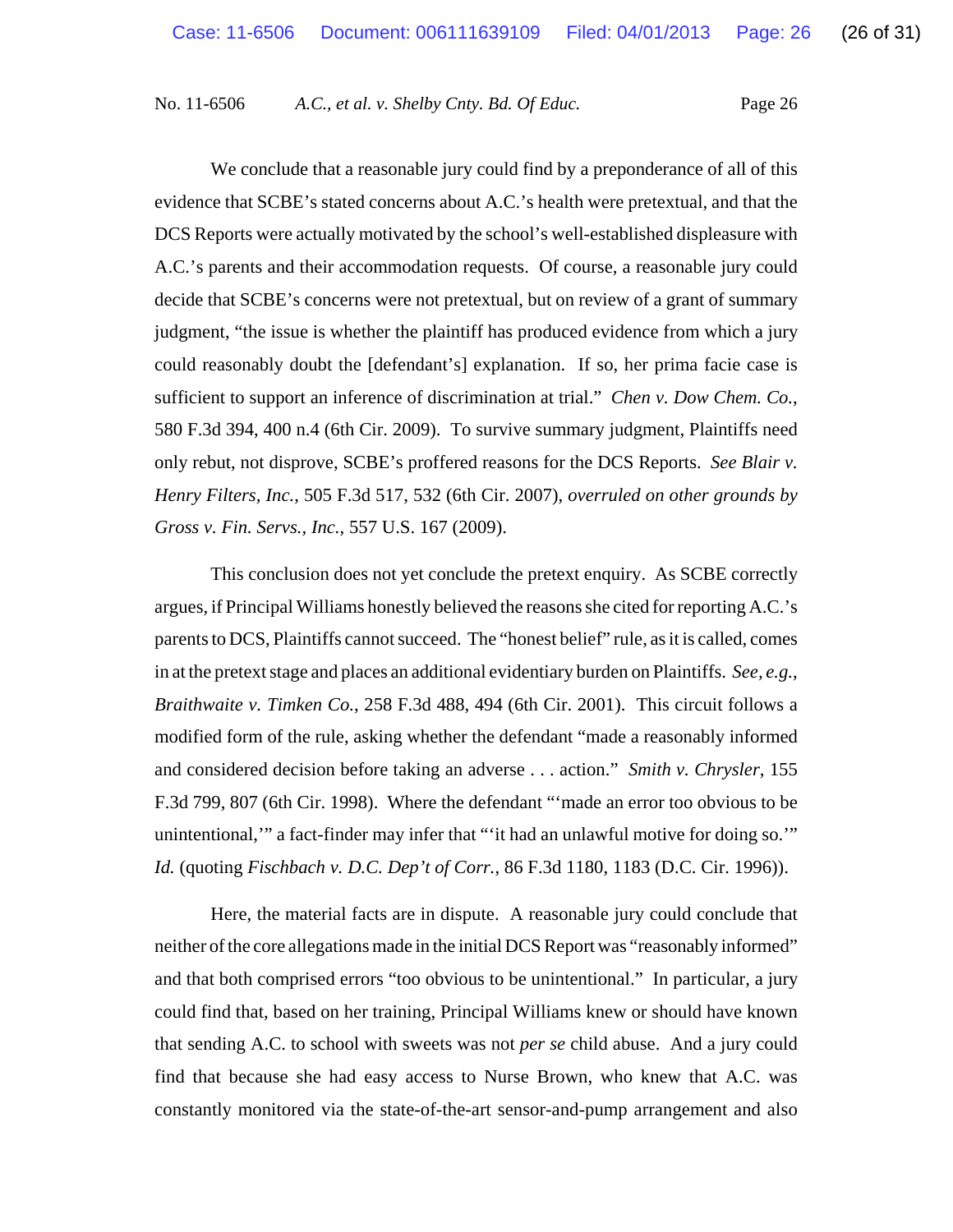knew how to access stored records in the pump revealing whether the monitoring continued when A.C. was at home, Principal Williams could have "reasonably informed" herself about whether there was any basis for alleging that A.C. was not monitored at home.**<sup>8</sup>** Finally, a jury could find that the record does not substantiate Williams's claim that A.C.'s parents wished A.C. to be hurt so that they could file a lawsuit against the school.

**C**

One last issue remains for our resolution. Ordinarily, as we have already discussed, Plaintiffs must prove pretext by a preponderance of the evidence. *DiCarlo*, 358 F.3d at 414-15. The district court, however, held them to a much higher standard, requiring Plaintiffs to prove by "clear and convincing evidence" that the DCS Reports were made in "bad faith." The district court's two related reasons for this were the *Cox* court's conclusion and the state statutory presumption of good-faith immunity for reporters.

*Cox* is distinguishable for several reasons. It dealt with a situation in which a school official both temporarily removed a student from class and made a child-abuse report based on the student's casual comments and written reports about killing himself and others. 654 F.3d at 271. The student sued, alleging that both the temporary removal and the report were in retaliation against his speech. *Id.* The *Cox* court rejected the claim regarding the temporary removal by finding that courts must give school officials "unusual deference" in § 1983 cases concerning "a real threat to school safety and student learning," deference that could be overcome only through "a clear showing of retaliatory or punitive intent." *Id.* at 274. In its disposition of the child-abuse report claim, the court noted that it could not find such a report retaliatory because the student

<sup>&</sup>lt;sup>8</sup> SCBE notes that Plaintiffs responded to an interrogatory request for all of these records from the previous three years by complaining that responding to the request required expert skill and technical information, and argues that this means it is unreasonable to expect Nurse Brown to know how to access the records. But not only is that argument a non sequitur (comprehensively accessing several years of records is not the same as checking back on a couple weeks of records), it is also without basis in the record: Nurse Brown testified that she knew the pump kept records of all its tests and that she knew how to access those records.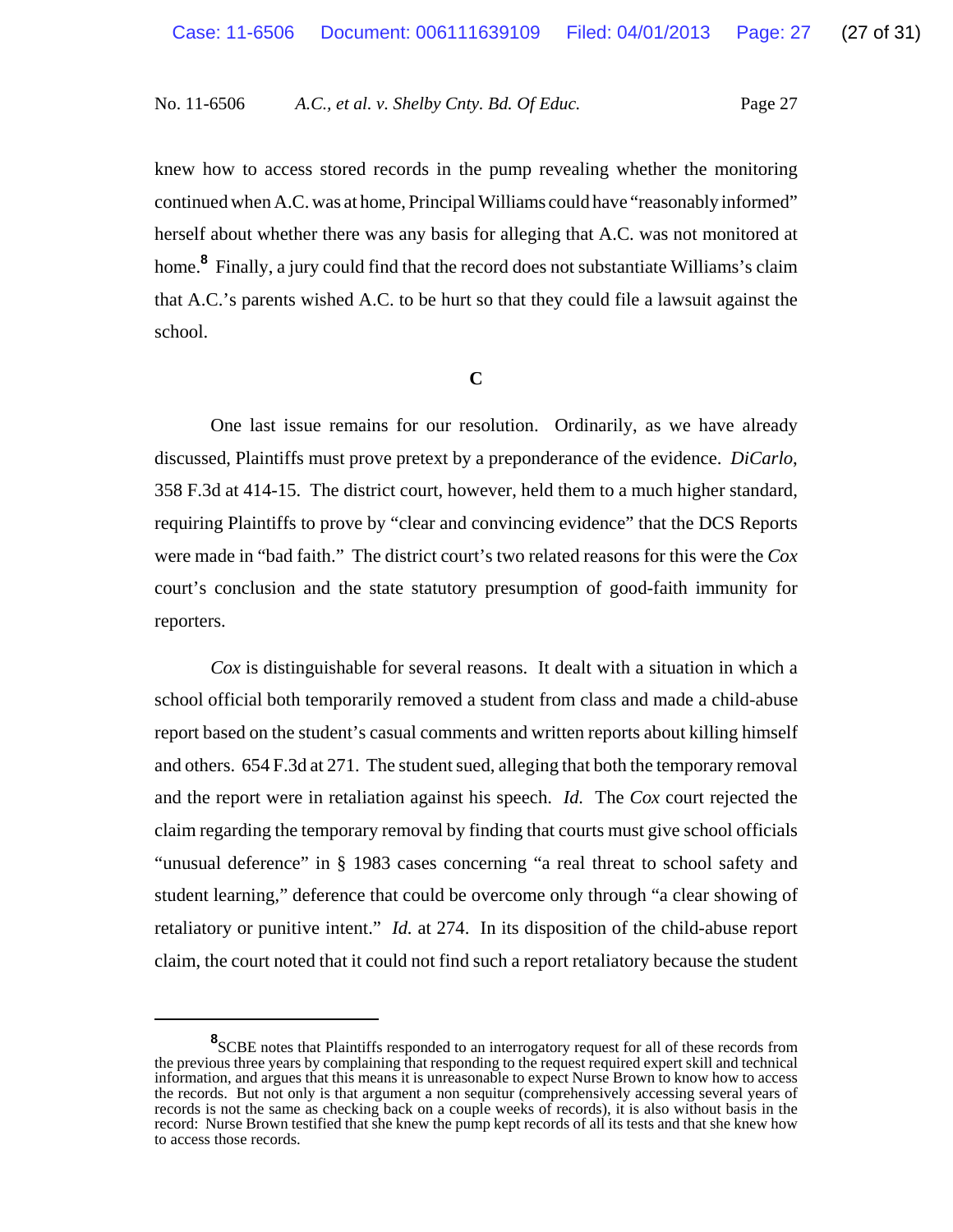failed to provide "*any* evidence of retaliatory or punitive intent." *Id.* (emphasis added). Thus, *Cox* is not only distinguishable because it addresses a different area of law (First Amendment claims versus ADA/Section 504 claims) and differing legitimate concerns (broad issues of school safety versus a specific child's health), it is also inapplicable because Plaintiffs have provided evidence of retaliatory or punitive intent.

The applicability of Tennessee law is a much different question. The state statute was clearly created precisely for situations such as this and clearly would apply were this a challenge based in state law. But it is not, and the district court incorporated the state evidentiary standard without any explanation of why enforcing that standard over the much-lower federal preponderance standard is permissible. The district court did cite another federal district court case out of Tennessee that appears to have incorporated the state-law standard into the federal-law analysis, *Bryant-Bruce v. Vanderbilt University, Inc.*, 974 F. Supp. 1127 (M.D. Tenn. 1997). But whether *Bryant-Bruce* actually did so is unclear and, in any event, the case provides no analysis on the preemption question because the plaintiffs conceded the issue. *See id.* at 1139.

The parties also provide no real argument on this point. Plaintiffs make only a fairly cursory statement that the federal standard should prevail over Tennessee law because of the Supremacy Clause, providing no supporting case law or argument to guide us through the applicable, and labyrinthine, preemption doctrine. And SCBE essentially makes no response at all.

When recently faced with a very similar ADA/Section 504 preemption issue, this Court noted that deciding "whether the Supremacy Clause trumps possible concerns by the [defendant school board] about avoiding tort liability under [state] law" raised "complicated" issues that required better briefing than the parties had given it. *R.K. v. Bd. of Educ. of Scott Cnty., Ky.*, 494 F. App'x 589, 598 (6th Cir. 2012). Accordingly, we directed the issue to be fully briefed on remand. *Id.* We take the same approach here. Because of the very sensitive concerns at issue—concerns of federalism, of constitutional interpretation, of children's safety, of teachers' duty, and of parental rights—deciding what appears to be an emerging issue on an essentially blank slate is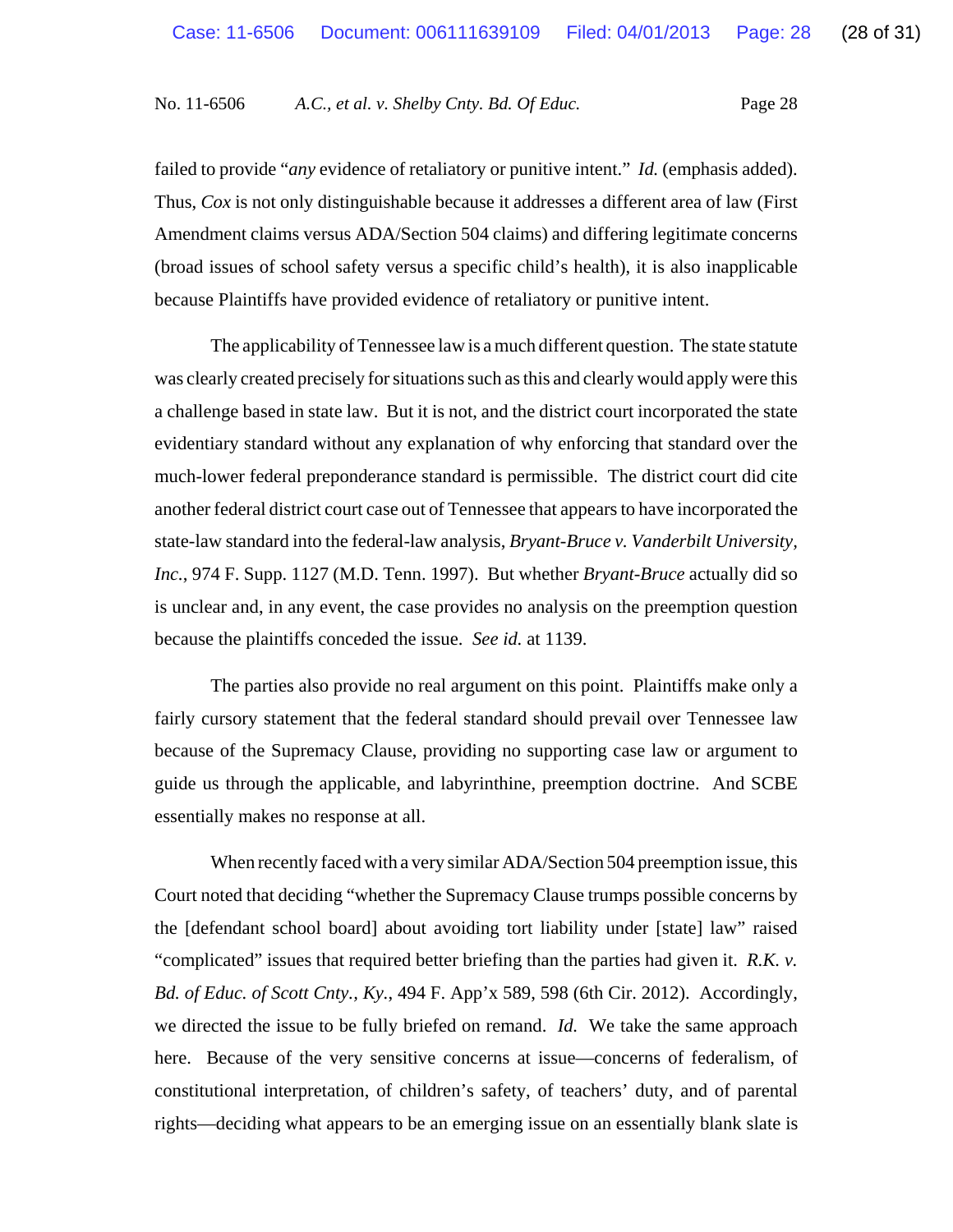imprudent. For purposes of this appeal, we assume without deciding that Tennessee's good-faith presumption applies. Given the generous view of facts and inferences required at the summary judgment stage, the nature of Principal Williams's statements to DCS, and the fact that the core issue here turns on Principal Williams's intent in making those statements, we conclude that a reasonable jury could still find for Plaintiffs. *See Center for Bio-Ethical Reform, Inc.*, 477 F.3d at 823; *accord Barrett v. Harrington*, 130 F.3d 246, 263 (6th Cir. 1997) (holding that where the record reveals "the possibility that . . . [the defendant] did have a retaliatory motive," this creates a "question of fact and avoid[s] summary judgment").

### **III**

For the foregoing reasons, we **REVERSE** the district court's grant of summary judgment and **REMAND** for proceedings consistent with this analysis.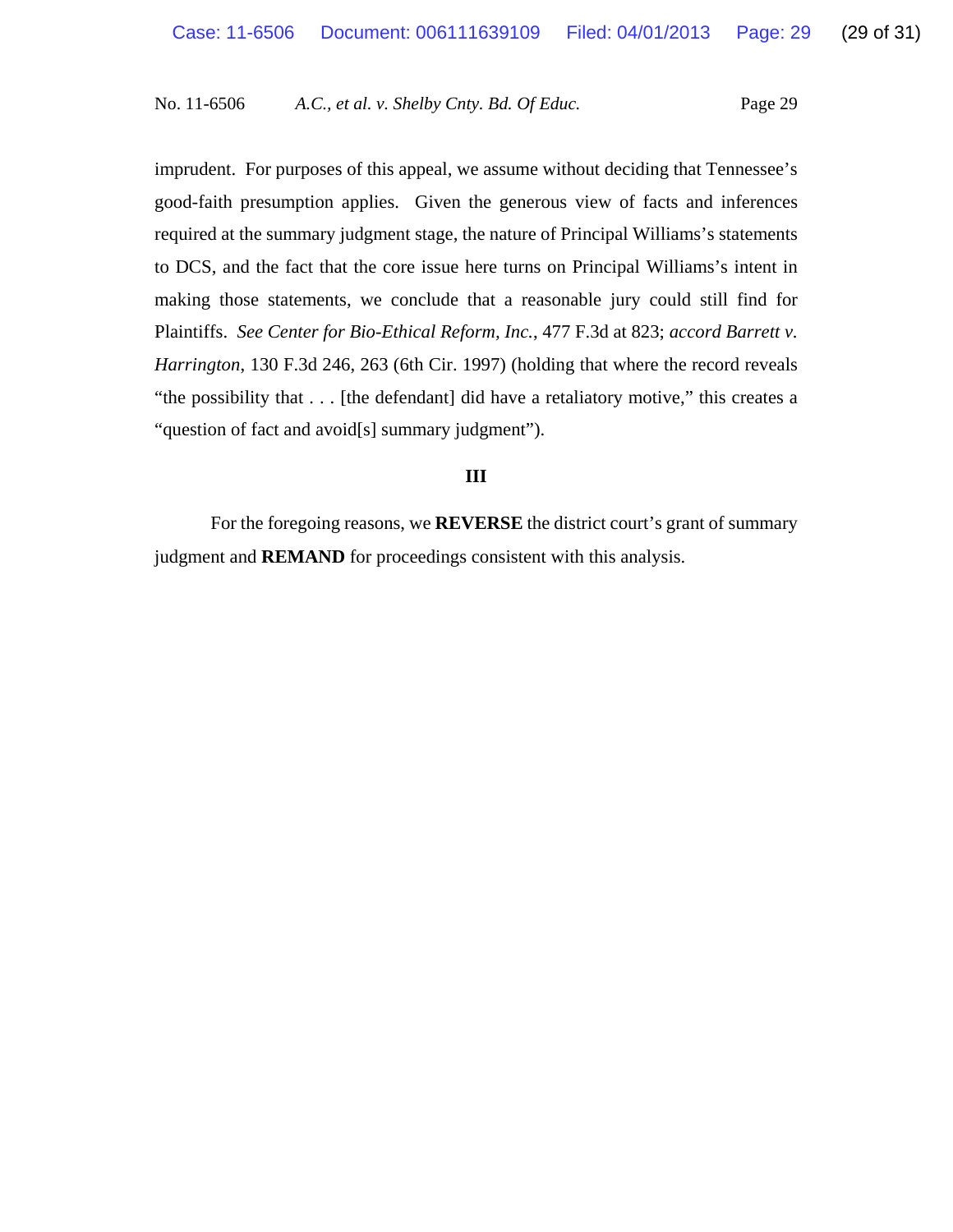# UNITED STATES COURT OF APPEALS FOR THE SIXTH CIRCUIT

No. 11-6506

A.C., by her next friend and mother, J.C., and father, B.C.; J.C. and B.C., the parents, individually,

Plaintiffs - Appellants,

v.

SHELBY COUNTY BOARD OF EDUCATION, Defendant - Appellee.

Before: BATCHELDER, Chief Circuit Judge; KEITH and MARTIN, Circuit Judges.

# **JUDGMENT**

On Appeal from the United States District Court for the Western District of Tennessee at Memphis.

THIS CAUSE was heard on the record from the district court and was argued by counsel.

IN CONSIDERATION WHEREOF, it is ORDERED that the district court's grant of summary judgment is REVERSED, and the case is REMANDED to the district court for proceedings consistent with the opinion of this court.

**ENTERED BY ORDER OF THE COURT**

the filled

Deborah S. Hunt, Clerk